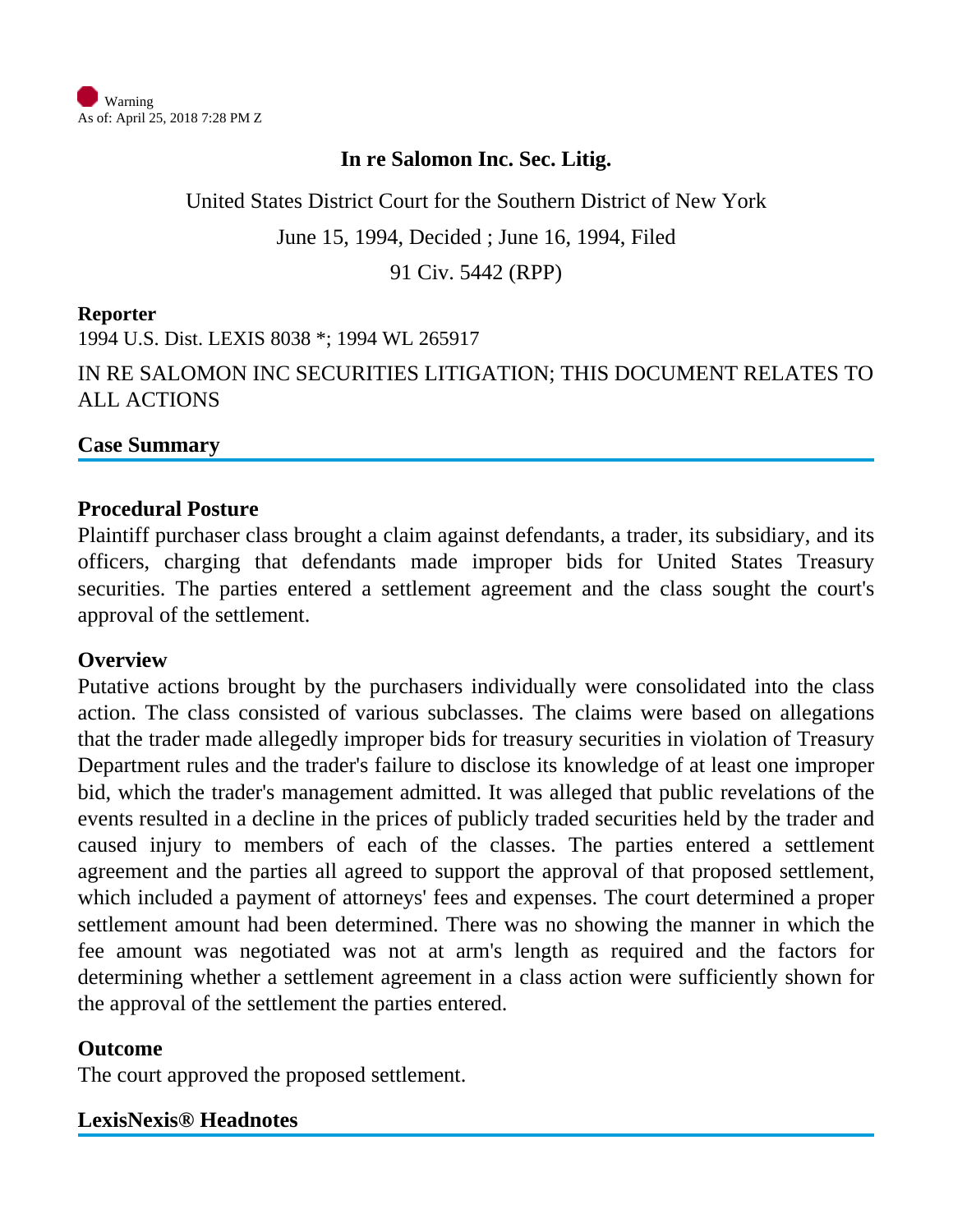<span id="page-1-0"></span>Civil Procedure > Special Proceedings > Class Actions > General Overview

Civil Procedure > Special Proceedings > Class Actions > Compromise & Settlement

Civil Procedure > Special Proceedings > Class Actions > Judicial Discretion

Civil Procedure > Special Proceedings > Class Actions > Notice of Class Action

Civil Procedure > Special Proceedings > Class Actions > Voluntary Dismissals

# *HN1*[ ] **Special Proceedings, Class Actions**

See Fed. R. Civ. P. 23(e).

Civil Procedure > Special Proceedings > Class Actions > Judicial Discretion

# *HN2*[ ] **Class Actions, Judicial Discretion**

As protector of the members of the class, the court has the responsibility of determining that a proposed settlement submitted for its approval is fair, reasonable and adequate. In assessing whether a proposed settlement is fair, reasonable and adequate, the court must evaluate the substantive terms of the settlement to ensure that they are reasonable in light of the court's informed and objective opinion of the probabilities of ultimate success should the claim be litigated. In aid of its assessment, the court should also examine the negotiating process by which the settlement was reached to determine that the compromise is the result of arm's-length negotiations and that plaintiffs' counsel have possessed the experience and ability, and have engaged in the discovery, necessary to effective representation of the class's interests.

Civil Procedure > Special Proceedings > Class Actions > Compromise & Settlement

Civil Procedure > Special Proceedings > Class Actions > Judicial Discretion

Civil Procedure > ... > Class Actions > Prerequisites for Class Action > General **Overview** 

# *HN3*[ ] **Class Actions, Compromise & Settlement**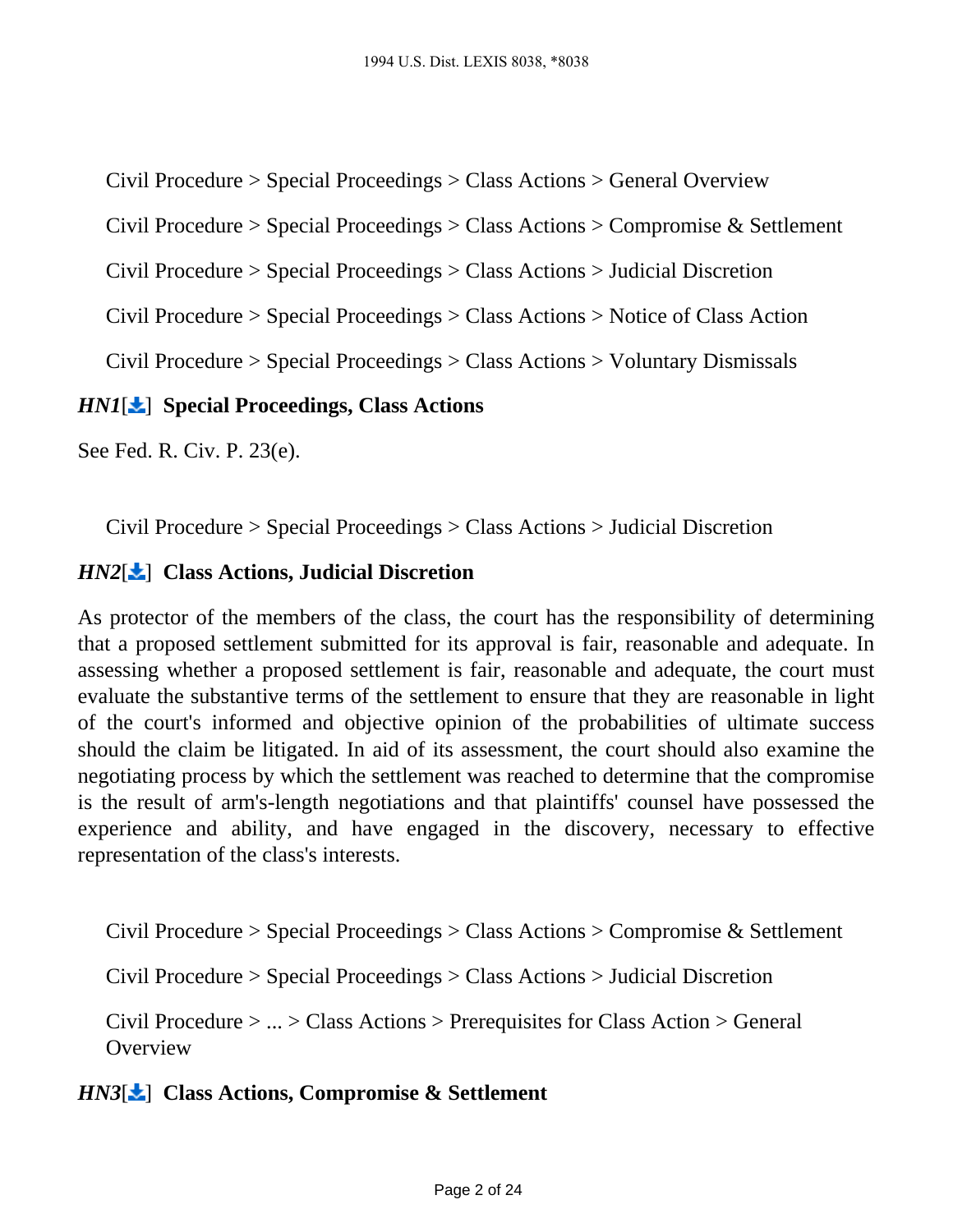Among the factors that are proper for a court to consider in assessing the fairness, reasonableness, and adequacy of a proposed settlement are: (1) the complexity, expense and likely duration of the litigation; (2) the reaction of the class to the settlement; (3) the stage of the proceedings and the amount of discovery completed; (4) the risks of establishing liability; (5) the risks of establishing damages; (6) the risks of maintaining the class action through the trial; (7) the ability of the defendants to withstand a greater judgment; (8) the range of reasonableness of the settlement fund in light of the best possible recovery; and (9) the range of reasonableness of the settlement fund in light of all the attendant risks of litigation.

<span id="page-2-0"></span>Securities Law > ... > Securities Exchange Act of 1934 Actions > Implied Private Rights of Action  $>$  Deceptive & Manipulative Devices

#### *HN4*[ ] **Implied Private Rights of Action, Deceptive & Manipulative Devices**

17 C.F.R. § 240.10b-5 and 15 U.S.C.S. § 78j(a) impose liability on issuers of securities for making any untrue statement of a material fact or for failing to state a material fact necessary in order to make the statements made, in the light of the circumstances under which they were made, not misleading.

Securities Law > ... > Securities Exchange Act of 1934 Actions > Implied Private Rights of Action > Deceptive & Manipulative Devices

# *HN5*[ ] **Implied Private Rights of Action, Deceptive & Manipulative Devices**

Absent a duty to disclose, the mere failure to report or disclose criminal conduct by an employee of an issuer does not constitute a violation of 15 U.S.C.S. § 78j(b), even if such information is material. However, if a disclosure is in fact misleading when made, and the speaker thereafter learns of this, there is a duty to correct it.

<span id="page-2-1"></span>Securities Law > ... > Registration of Securities > Exemptions > Exempt Classes of **Securities** 

Securities Law > Initial Offerings of Securities > Securities Act Actions > General **Overview** 

Securities Law > ... > Securities Act Actions > Civil Liability > General Overview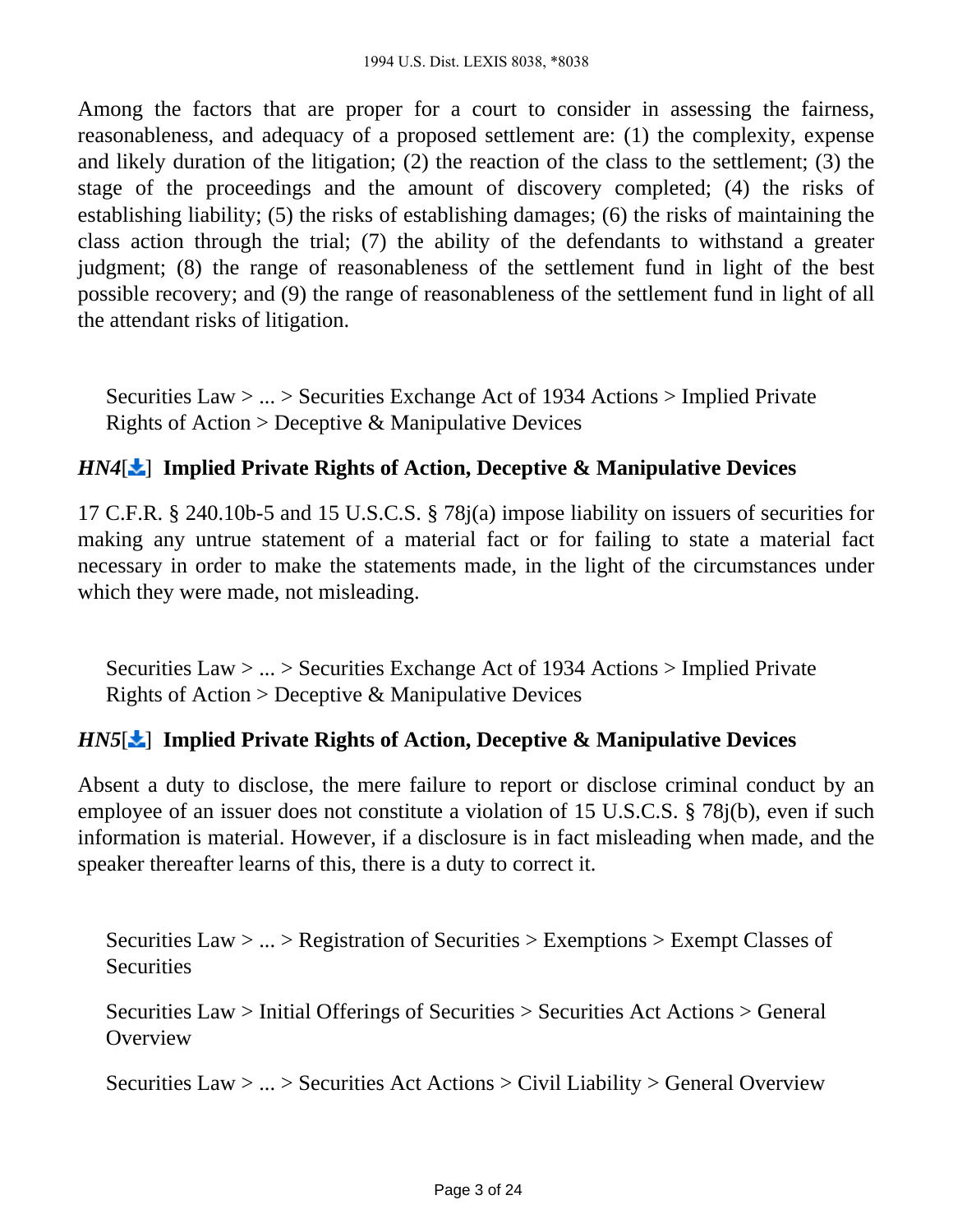Securities Law > ... > Registration of Securities > False Registration Statements > General Overview

#### *HN6*[ ] **Exemptions, Exempt Classes of Securities**

Under 15 U.S.C.S. § 77k, a purchaser of securities issued pursuant to a registration statement which contained, at the time it became effective, an untrue statement of a material fact or omitted to state a material fact required to be stated therein or necessary to make the statements therein not misleading has a valid cause of action against the issuer. Scienter is not required for plaintiffs to assert a valid claim under § 77k.

Civil Procedure > Settlements > Settlement Agreements > General Overview

#### *HN7*[ ] **Settlements, Settlement Agreements**

The fact that a proposed settlement may only amount to a fraction of the potential recovery does not, in and of itself, mean that proposed settlement is grossly inadequate and should be disapproved.

Civil Procedure > Remedies > Damages > General Overview

#### *HN8*[ ] **Remedies, Damages**

The lodestar amount can be useful in testing the propriety of an award based on the percentage of recovery.

**Counsel:** [\*1] For Class Plaintiffs: Abbey & Ellis, New York, NY, By: Arthur N. Abbey, Esq., Wolf, Popper, Ross, Wolf & Jones, New York, NY, By: Stephen Oestreich, Esq.

For Defendants Salomon Inc and Salomon Brothers Inc: Cravath, Swaine & Moore, New York, NY, By: John R. Hupper, Esq., Frederick A.O. Schwarz, Jr., Esq.

**Judges:** PATTERSON, JR.

**Opinion by:** ROBERT P. PATTERSON, JR.

**Opinion**

# **OPINION AND ORDER**

ROBERT P. PATTERSON, JR., U.S.D.J.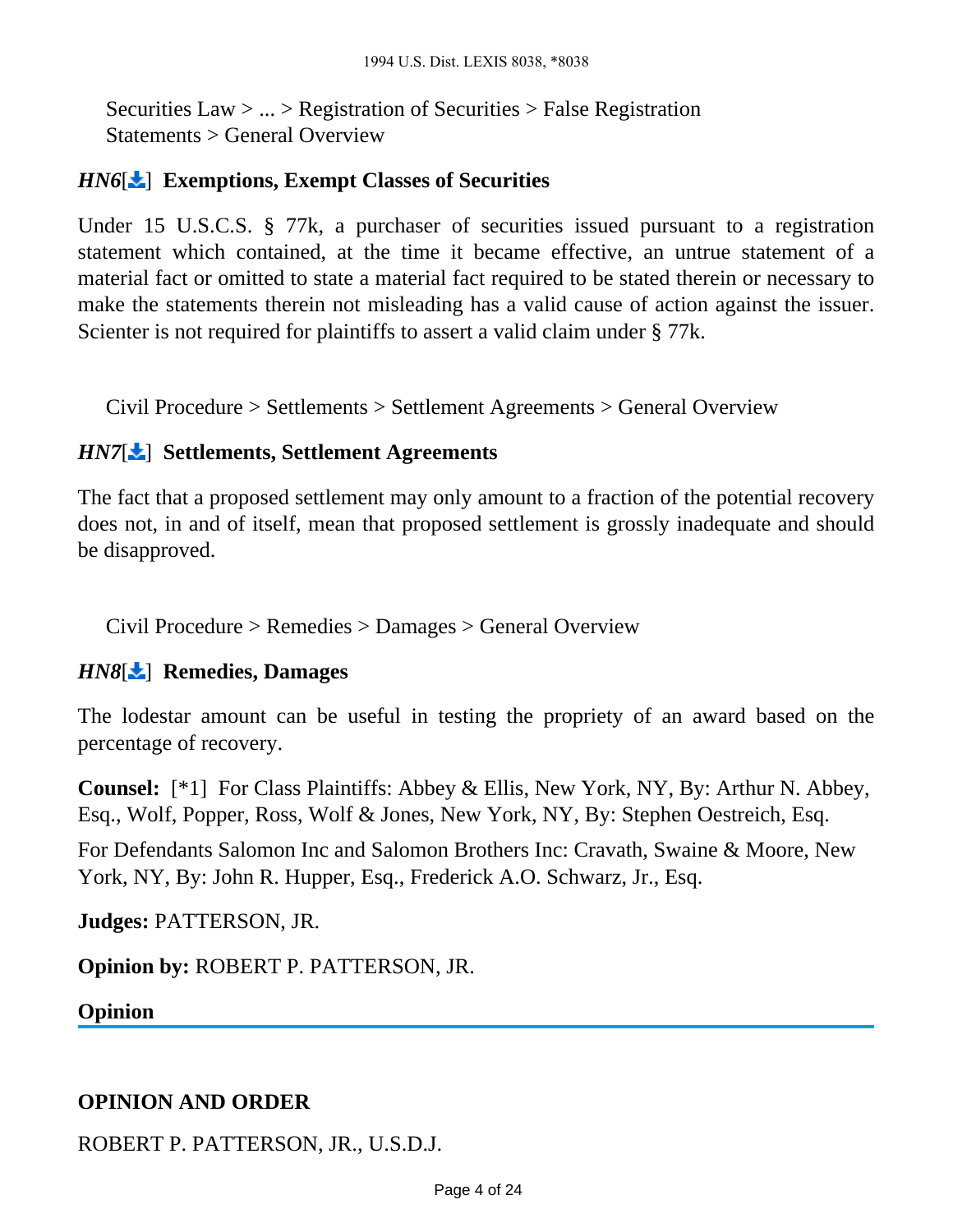On September 13, 1993, a Stipulation of Settlement and Compromise (the "Stipulation") was submitted to the Court by counsel for the plaintiffs and counsel for defendants Salomon Inc ("Salomon") and Salomon Brothers Inc ("Salomon Brothers") (collectively, the "Salomon Defendants"), in this amended and consolidated class action filed June 1, 1992. The consolidated actions were brought on behalf of all purchasers of Salomon common stock and all other publicly issued or traded securities of Salomon (and in one instance on behalf of purchasers of call options for Salomon common stock) during the period March 27, 1991 through August 14, 1991 (the "Class Period"), against Salomon, its wholly owned subsidiary Salomon Brothers, which is a designated primary dealer at auctions of government securities [\*2] conducted by the Treasury Department of the United States (the "Treasury Department" or "Treasury"), and certain individual defendants. The individual defendants are Paul Mozer ("Mozer"), then managing director of Salomon Brothers' Government Trading Desk; Thomas Murphy ("Murphy"), then managing director of Salomon Brothers and assistant to Mozer; John W. Meriwether ("Meriwether"), then Vice Chairman of Salomon Brothers and supervisor of Mozer and Murphy; Thomas W. Strauss ("Strauss"), then President of Salomon Inc.; and John H. Gutfreund ("Gutfreund"), then Chairman and Chief Executive Officer of Salomon Inc. <sup>1</sup> For the reasons set forth below, the proposed settlement is approved.

# [\*3] **BACKGROUND**

This consolidated class action consists of thirteen putative actions brought by plaintiffs individually and as representatives of various subclasses on August 12, 1991 and thereafter. The allegations relate to the activities of defendants in connection with Salomon Brothers' alleged submission, between August 1989 and May 1991, of improper bids in certain auctions for United States Treasury securities in violation of Treasury Department rules, and Salomon's failure, admitted by Salomon management in August 1991, to disclose its knowledge of at least one improper bid. It is alleged that public revelations of these events resulted in a decline in the prices of publicly traded Salomon securities and caused injury to members of each of the plaintiff subclasses.

#### **A. The Proposed Settlement**

Pursuant to the terms of the proposed settlement, Salomon agrees to the allocation of \$ 54.5 million (the "Settlement Fund") for the benefit of the class to be distributed from a Civil Claims Fund of \$ 100 million established in the action *Securities and Exchange* 

<sup>&</sup>lt;sup>1</sup> Although the Stipulation was entered into only by counsel for Plaintiffs and counsel for the Salomon Defendants, the Stipulation provides that the Plaintiffs and Salomon Defendants shall jointly request the Court to enter an order and final judgment dismissing this action with prejudice as to all defendants if the Court finally approves the proposed settlement. Stipulation at P 5(c).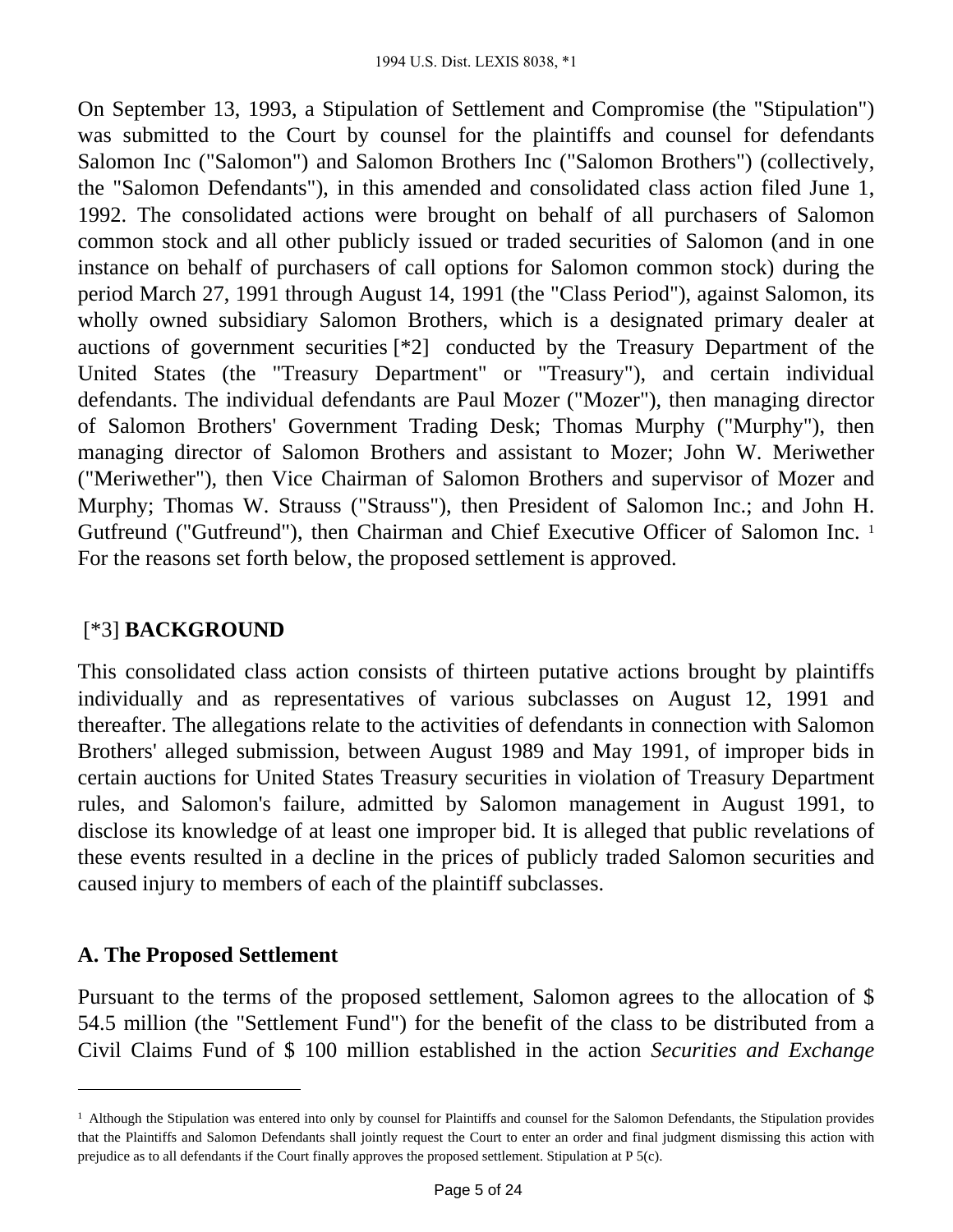*Commission v. Salomon Inc, et al.,* 92 Civ. 3691 (RPP), for payment of any civil judgment arising out of the aforesaid [\*4] events. Other civil litigation is pending against Salomon and Salomon Brothers which may result in further liabilities to Salomon and further claims against the Civil Claims Fund. The proposed settlement provides that, in addition to the \$ 54.5 million to be paid from the Civil Claims Fund, Salomon would provide up to \$ 12.5 million for the payment of attorneys' fees and expenses as may be awarded by this Court. In connection with the parties' request for Court approval of the proposed settlement, counsel for plaintiffs request that the Court order an award of \$ 12.5 million in attorneys' fees and expenses.

#### **B. Notice to the Beneficiaries of the Proposed Settlement**

Rule 23(e) of the Federal Rules of Civil Procedure provides:  $HNI[\hat{\uparrow}]$  $HNI[\hat{\uparrow}]$  "[a] class action shall not be dismissed or compromised without the approval of the court, and notice of the proposed dismissal or compromise shall be given to all members of the class in such manner as the court directs."

Pursuant to Court order dated September 13, 1993, notice of the proposed settlement and of a Court hearing to be held on November 23, 1993 on the fairness, adequacy and reasonableness of the proposed settlement was given to the members [\*5] of the class (1) by individual mailings to 1,579 known purchasers of Salomon common stock and depository preferred series C stock during the class period; (2) by mailings to 833 brokers, banks, institutions and other nominees requesting them to notify potential class members; and (3) by notice published on September 30, 1993 and on October 20, 1993 in the *Wall Street Journal.* As a result of these and additional mailings, over 25,829 notices of the class action and proposed settlement were disseminated in mailings by the Settlement Administrator, KPMG Peat Marwick ("Peat Marwick"). Five valid exclusion requests have been received by the Settlement Administrator. These exclusion requests comprise 1,500 shares of stock and \$108,000 par value in notes.<sup>2</sup>

# **C. The Allegations of the Amended Complaint**

#### **1. The Allegedly Improper Bids**

On June 1, 1992, plaintiffs filed [\*6] an amended and consolidated class action complaint (the "Amended Complaint") alleging that between August 1989 and May 1991 Salomon

<sup>&</sup>lt;sup>2</sup> After the November 23, 1991 hearing, an additional, but untimely, exclusion request by a holder of 700 shares of Salomon common stock was filed.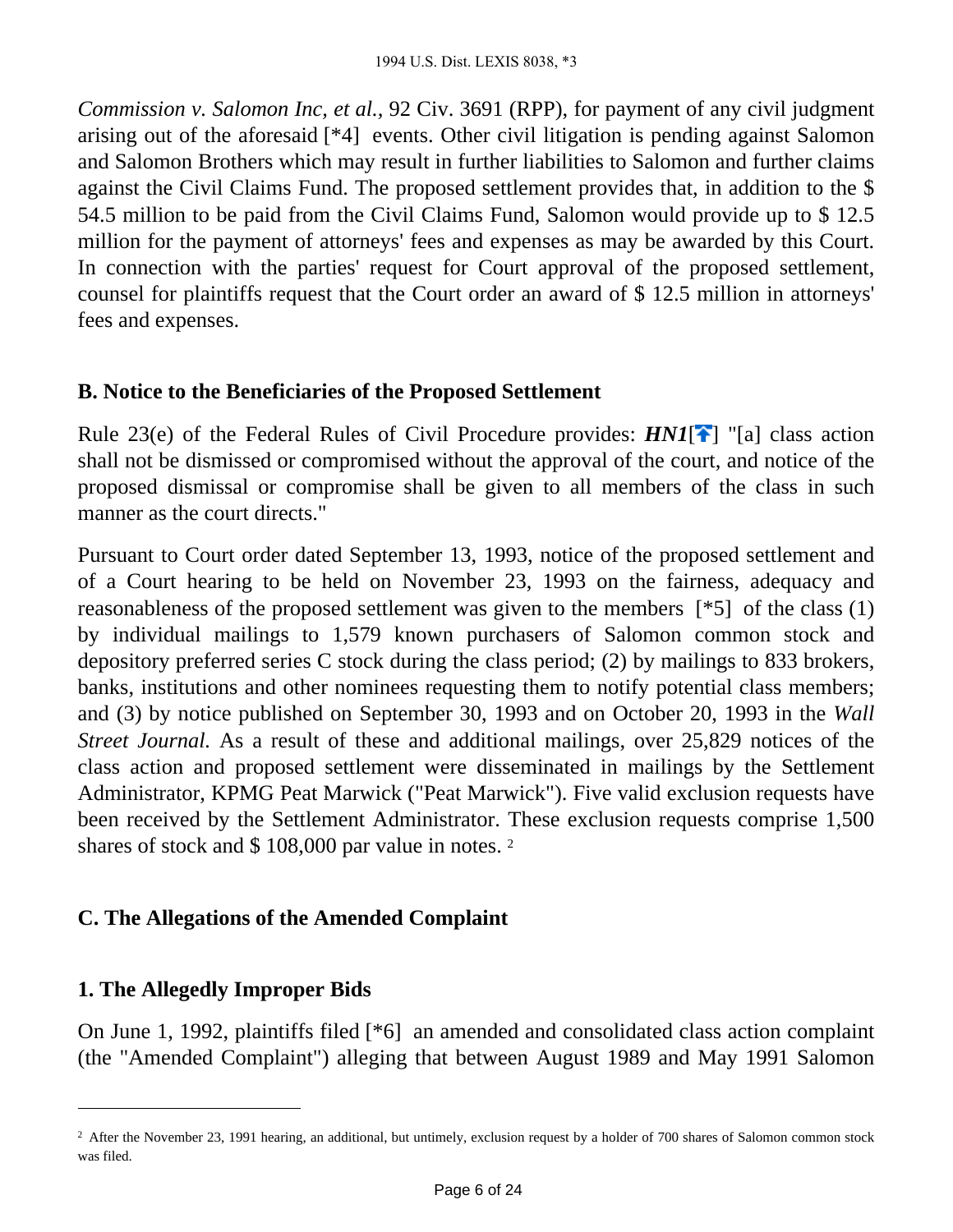Brothers participated in the submission of ten bids which circumvented Treasury Department rules limiting the proportion of Treasury securities a single entity may bid and obtain at any one auction. Am. Compl. P 24. The ten bids totaled \$ 15.5 billion and are alleged to have resulted in the illegal acquisition by Salomon Brothers of \$ 9.548 billion of Treasury securities. *Id.* Nine of the illegal bids are alleged to have been submitted by Salomon Brothers in the names of customers of Salomon Brothers but without the authorization or knowledge of those customers. *Id.* The tenth "nominee" bid is alleged to have been submitted by another primary dealer on behalf of Salomon Brothers. *Id.* The "nominee" bid is alleged to have failed to disclose that Salomon Brothers was the actual bidder for the securities.

Salomon Brothers is alleged to have placed the following improper bids: On December 27, 1990, a bid of \$ 2.975 billion for Salomon Brothers and a bid in the amount of \$ 1 billion in the name of Warburg Asset Management (Am. Compl. PP 25-27); on [\*7] February 7, 1991, a \$ 1 billion bid in the name of Pacific Investment Management Company (Am. Compl. PP 28-30); on February 21, 1991, three \$ 3.15 billion bids in the names of Salomon Brothers, Warburg Asset Management and Quantum Fund (Am. Compl. PP 31- 32); on April 25, 1991, a \$ 3 billion bid for Salomon Brothers and a \$ 2.5 million bid in the name of Tudor Jones (Am. Compl. PP 33-35); on May 22, 1991, a \$ 2 billion bid in the name of Tiger Investments, a \$ 4.2 billion bid in the name of Salomon Brothers, a \$ 4.287 billion bid in the name of Quantum Fund, and \$ 130 million of bids for numerous other Salomon Brothers customers (Am. Compl. P 42(a)).

#### **2. Salomon Defendants' Knowledge of the Allegedly Illegal Bids**

The Amended Complaint charges that, in connection with the February 21, 1991 auction of two year Treasury notes, Mozer submitted an unauthorized bid in the name of "Warburg" which it later attributed to Mercury Asset Management ("Mercury"), one of Salomon Brothers' customers (Am. Compl. PP 48-49); <sup>3</sup> that the Treasury Department sent Mozer a copy of an April 17, 1991 letter from the Treasury Department to Mercury inquiring about the propriety of Mercury's purchase of two [\*8] year Treasury notes in the February 21, 1991 auction in light of Mercury's relationship with S.G. Warburg (Am. Compl. PP 51- 52); that in late April, following receipt of the April 17, 1991 letter, Mozer advised defendant Meriwether of the unlawful bid in the February 21, 1991 auction (Am. Compl. P 53); that around the end of April defendants Gutfreund, Strauss and Salomon's chief legal

<sup>&</sup>lt;sup>3</sup> According to the Amended Complaint, the unauthorized bid was submitted in the name of "Warburg." Upon inquiry by a Treasury employee, Mozer and Murphy notified the Treasury that the bid should have been submitted on behalf of Mercury. S.G. Warburg, a designated primary dealer, and Mercury were subsidiaries of the same holding company, S.G. Warburg plc. Unbeknownst to Mozer, S.G. Warburg had submitted a bid on its own behalf in the February 21, 1991 auction, prompting the Treasury Department's inquiry. Am. Compl. PP 48-50.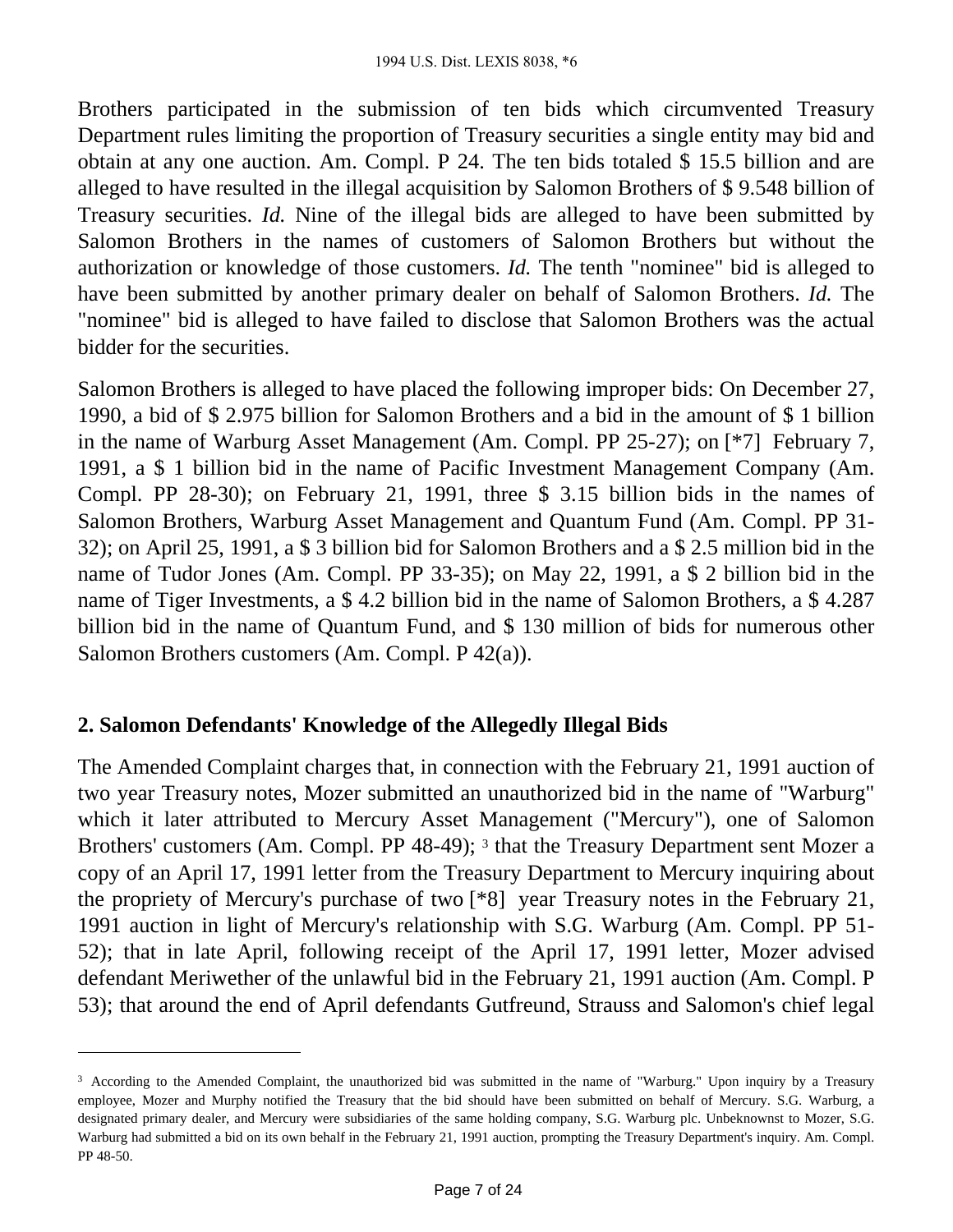officer, Donald Fuerstein, were also advised of Mozer's violation of the Treasury regulations and agreed that Mozer's conduct should be reported to governmental authorities and discussed how it should be done (Am. Compl. P 55); and that the defendants did not notify government authorities of Mozer's conduct until August 9, 1991 (Am. Compl. P 55).

 [\*9] The Amended Complaint further alleges that in July 1991, following receipt of a June 26, 1991 letter to Salomon Brothers from the Securities and Exchange Commission ("SEC") requesting information relating to the May 22, 1991 auction of Treasury two year notes, Salomon authorized its then outside counsel, Wachtell, Lipton, Rosen & Katz ("Wachtell Lipton"), to conduct an investigation of the activities of Salomon's government trading desk (Am. Compl. PP 57-58); that this investigation uncovered other illegal bids by Salomon Brothers' Government Trading Desk (Am. Compl. P 59); that on August 9, 1991, Salomon issued a press release disclosing violations of Treasury rules by Salomon Brothers in connection with Treasury note auctions on December 27, 1990, February 21, 1991, and May 22, 1991, and the suspension of defendants Murphy and Mozer (Am. Compl. P 61); and that the price of common stock shares of Salomon fell from a closing price of \$ 36.625 per share on August 8, 1991 to a closing price of \$ 31.625 on August 12, 1991, the next trading day after disclosure (Am. Compl. P 61).

The Amended Complaint also alleges that the August 9, 1991 press release failed to disclose that Gutfreund, [\*10] Strauss and Meriwether had known since late April 1991 of Mozer's violation of the Treasury rules in connection with the February 21, 1991 auction (Am. Compl. P 61(b)); that on August 14, 1991 Salomon issued a second press release disclosing that those defendants had learned of the violation in late April and disclosing further violations of Treasury rules in connection with auctions held on February 21, 1991, April 25, 1991, and May 22, 1991 (Am. Compl. P 62(b) and (c)); and that the price of common stock shares of Salomon fell from a closing price of \$ 32 per share on August 13, 1991 to a closing price of \$ 26.875 on August 15, 1991 (Am. Compl.  $P(62(b))$ .

Count I of the Amended Complaint charges all defendants, including the Salomon Defendants, with violating Section 10(b) of the Securities and Exchange Act of 1934, 15 U.S.C. § 78j(b) ("Section 10(b)"), and Rule 10b-5, 17 C.F.R. § 240.10b-5. Count II charges Defendants Salomon, Gutfreund and Strauss with violating Section 11 of the Securities Act of 1933, 15 U.S.C. § 77k(a) ("Section 11"). Count III alleges that Defendants Gutfreund and Strauss are liable to [\*11] plaintiffs under Section 15 of the Securities Act of 1933, 15 U.S.C. § 770, and Section 20(a) of the Securities and Exchange Act of 1934, 15 U.S.C. § 78t.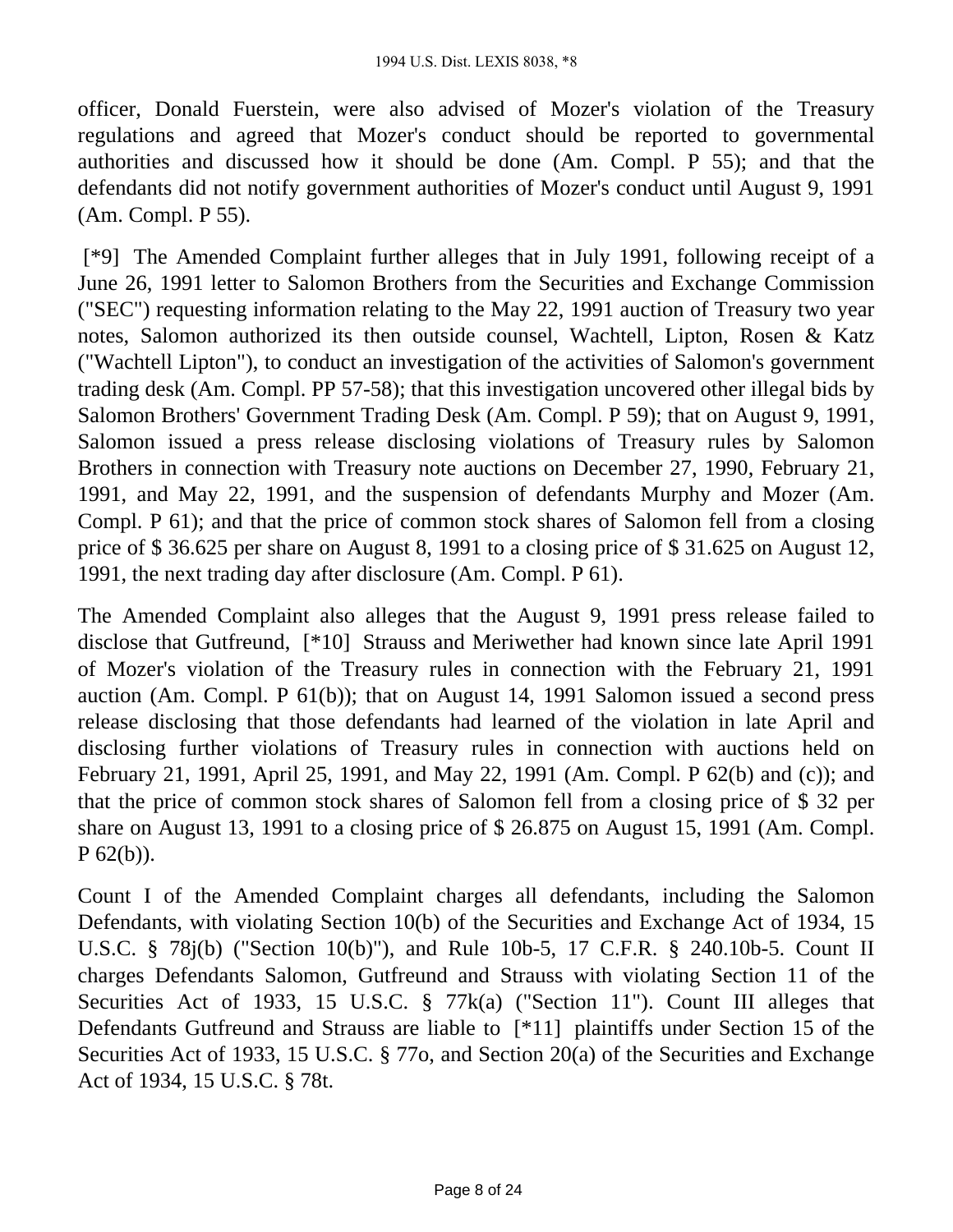## **D. Litigation Activity in this Action**

Following the issuance of the press releases on August 9 and 14, 1991, the plaintiffs filed their putative class actions, suing as purchasers of various Salomon securities, and in one instance as a purchaser of call options for Salomon common stock, on behalf of themselves and other purchasers of such securities during the Class Period. After a hearing, the Court approved a Stipulation and Pretrial Order, dated August 30, 1991, providing, *inter alia,* for the filing of a consolidated amended complaint joining all the named plaintiffs and the claims in all of the actions filed and designating the law firms of Abbey & Ellis and Wolf Popper Ross Wolf & Jones as co-lead counsel for the consolidated class action. Thereafter, discovery was delayed during a government investigation of possible criminal and civil penalties to be imposed arising from the subject matter of the consolidated amended complaint.

On May 20, 1992, [\*12] with the consent of Salomon, a Final Judgment of Permanent Injunction and Other Relief ("Final Judgment") was entered in *Securities and Exchange Commission v. Salomon Inc and Salomon Brothers Inc,* 92 Civ. 3691 (RPP). This Final Judgment required Salomon, *inter alia,* (1) to pay the United States Treasury \$ 190 million for penalties, forfeiture and the settlement of potential claims of the U.S. Department of Justice, and (2) to establish a \$ 100 million Civil Claims Fund under the Court Registry Investment System for the purpose of paying valid damage claims for compensatory damages, following bona fide settlement or non-appealable final judgment, arising out of the activities of Salomon or Salomon Brothers in connection with United States Treasury or government securities sold at auction during the period January 1, 1989 to August 9, 1991, or relating to the disclosure or nondisclosure of such activities. Pursuant to the terms of the Final Judgment, the Court appointed Joel L. Carr, Esq., to administer the Civil Claims Fund and to determine, after consultation with the SEC, whether claims submitted for payment are valid claims for compensatory damages within the scope of the [\*13] Final Judgment.

Following plaintiffs' filing of the Amended Complaint on June 1, 1992, plaintiffs proceeded to engage in extensive document discovery. This discovery was facilitated by the filing of a stipulation on June 19, 1992, pursuant to which the Salomon Defendants waived their attorney-client and work product privileges to the extent they had done so in proceedings before the SEC with respect to both documents and testimony before the SEC. On October 16, 1992, Salomon answered the Amended Complaint asserting various defenses. Thereafter, the plaintiffs took over forty party and non-party depositions. <sup>4</sup> On November 2, 1992 Defendant Meriwether moved pursuant to Rule 12(b)(6) of the Federal

<sup>4</sup>On November 13, 1992, defendants moved to protect certain of its documents on the ground of the "self evaluative privilege," which motion was denied.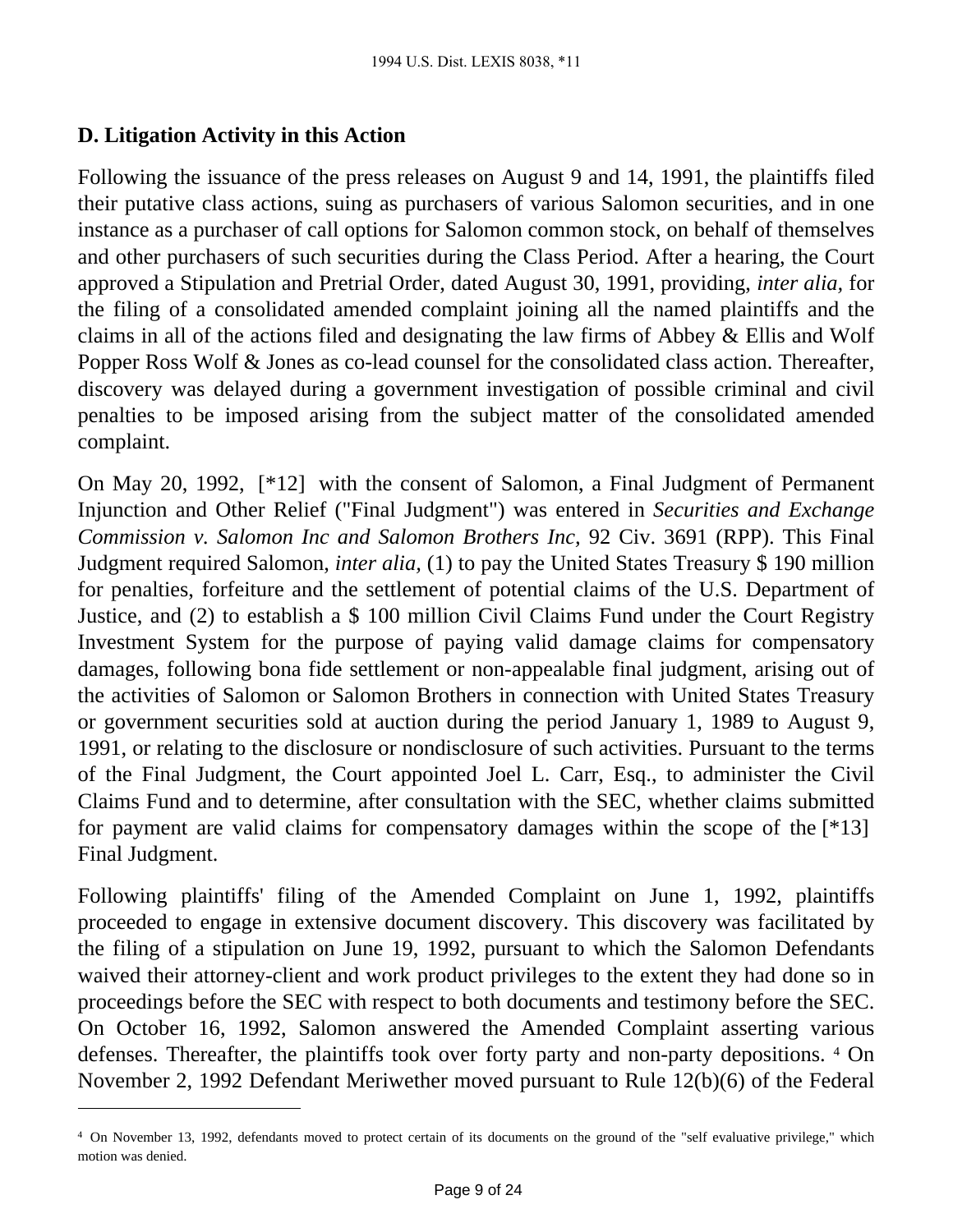Rules of Civil Procedure to dismiss the complaint as to him, which motion was granted on April 5, 1993 without prejudice to replead.

On June 10, 1993, counsel for the plaintiffs [\*14] and defendants reached an agreement in principle, subject to Court approval, settling the plaintiffs' claims in return for payment of \$ 54.5 million to the members of the class (the "Settlement Fund") and payment of up to \$ 12.5 million to plaintiffs' counsel for attorneys fees and expenses, for a total settlement of up to \$ 67 million. As stated earlier, the settlement documents were submitted to the Court on September 13, 1993. On that date, the Court provisionally certified the class pursuant to Rule 23 of the Federal Rules of Civil Procedure pending the entry of an order and final judgment.

#### **E. The Proposed Plan of Allocation of the Settlement Fund**

As a result of a process of revision and review in response to various Court orders and in light of preliminary analysis of data from claims which have been received by the Settlement Administrator, the proposed plan of allocation before the Court for approval differs from the proposed plan of allocation initially submitted with the settlement papers on September 13, 1993. The proposed plan of allocation for which plaintiffs' counsel now seek approval is best described with reference to the initial proposed plan of allocation and [\*15] its interim revisions.

#### **1. The Initial Proposed Allocation**

In the proposed allocation contained in the initial settlement papers, plaintiffs' counsel employed a two-step analysis to allocate the \$ 54.5 million Settlement Fund among the various types of Salomon securities purchased by members of the plaintiff class during the Class Period and to delineate subclasses of claimants based on the strength of their different claims. In the first step, the Settlement Fund was allocated among the different classes of Salomon securities based on damages estimates from publicly-available trading data and trading data produced by Salomon during discovery. The proposed allocation also took into account the types of claims alleged by holders of each type of security and provided an increased allotment to purchasers of Salomon debt securities including notes and debentures since those purchasers were asserting claims under Section 11 of the Securities Act of 1933.

The initial proposed allocation of the Settlement Fund was:

(a) 80% for purchasers of Salomon Inc common stock (the "Common Stock Subclass");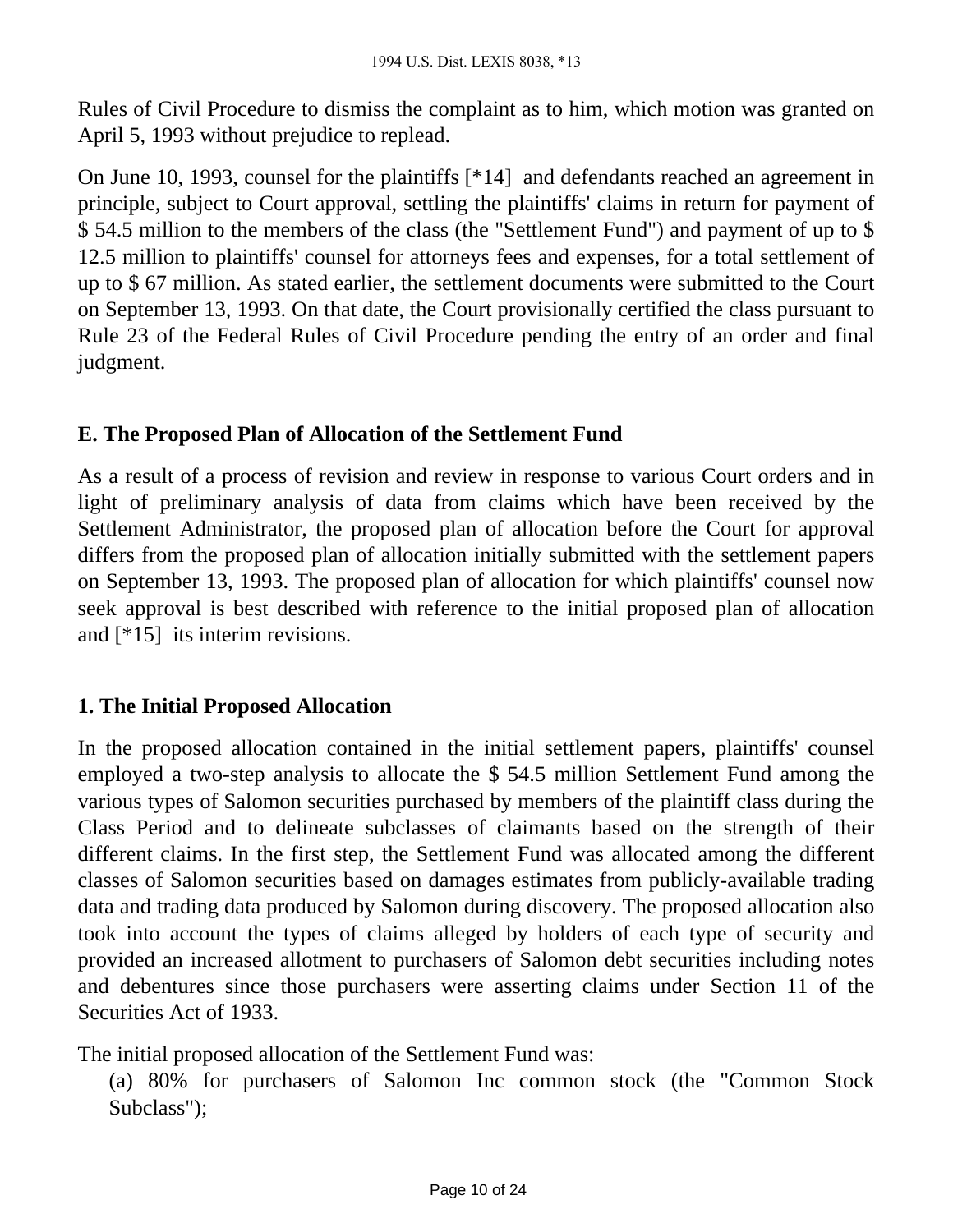(b) 2% for purchasers of Salomon Inc depositary shares series C (the "Preferred C Stock [\*16] Subclass");

(c) .2% for purchasers of call options to purchase Salomon common stock (the "Call Options Subclass"); and

(d) 17.8% for purchasers of Salomon Inc debt securities, including notes and debentures (the "Debt Securities Subclass").

In the second step, plaintiffs' counsel delineated subperiods based on the time of purchase of Salomon securities. To determine the maximum "recognized loss" of each claimant, plaintiffs' counsel assigned different weights to claims based on purchases made during each subperiod to reflect plaintiffs' counsel's estimates of the relative likelihood of success of the legal claims asserted by purchasers in each subperiod. The relative weights were as follows:

(a) claims of class members who purchased Salomon securities from March 27, 1991 through April 30, 1991 and held them until August 9, 1991 ("Subperiod (a)") were assigned a relative weight of .25;

(b) claims of class members who purchased Salomon securities from May 1, 1991 through August 9, 1991 ("Subperiod (b)") and held them until August 9, 1991 were assigned a relative weight of .80; and

(c) claims of class members who purchased Salomon securities from August 9, 1991 through [\*17] August 14, 1991 ("Subperiod (c)") were assigned a relative weight of 1.0.

Thus, if the Settlement Fund were sufficient, a class member who purchased Salomon securities during Subperiod (a) could recover a maximum of 25 percent of his or her loss while a member who purchased securities during Subperiod (c) could recover all of his or her loss.

The initial proposed plan of allocation provided that each claimant would be paid based on that claimant's aliquot share of the Settlement Fund allocated to the subclass of securities on which his or her claim is based. The allocated proportion was to have been determined by the ratio of the "recognized loss" attributable to the claimant to the total "recognized loss" for all purchasers within the Class Period of the same subclass of securities, provided that no claimant would receive more than 100 percent of his or her "recognized loss." Accordingly, if the total "recognized loss" for a subclass of securities were to exceed the amount in the Settlement Fund allocated to that subclass, then claimants whose claims are based on securities in that subclass would be paid less than the "recognized loss" attributable to their claims.

# **2. Revisions** [\*18] **to the Initial Proposed Plan of Allocation**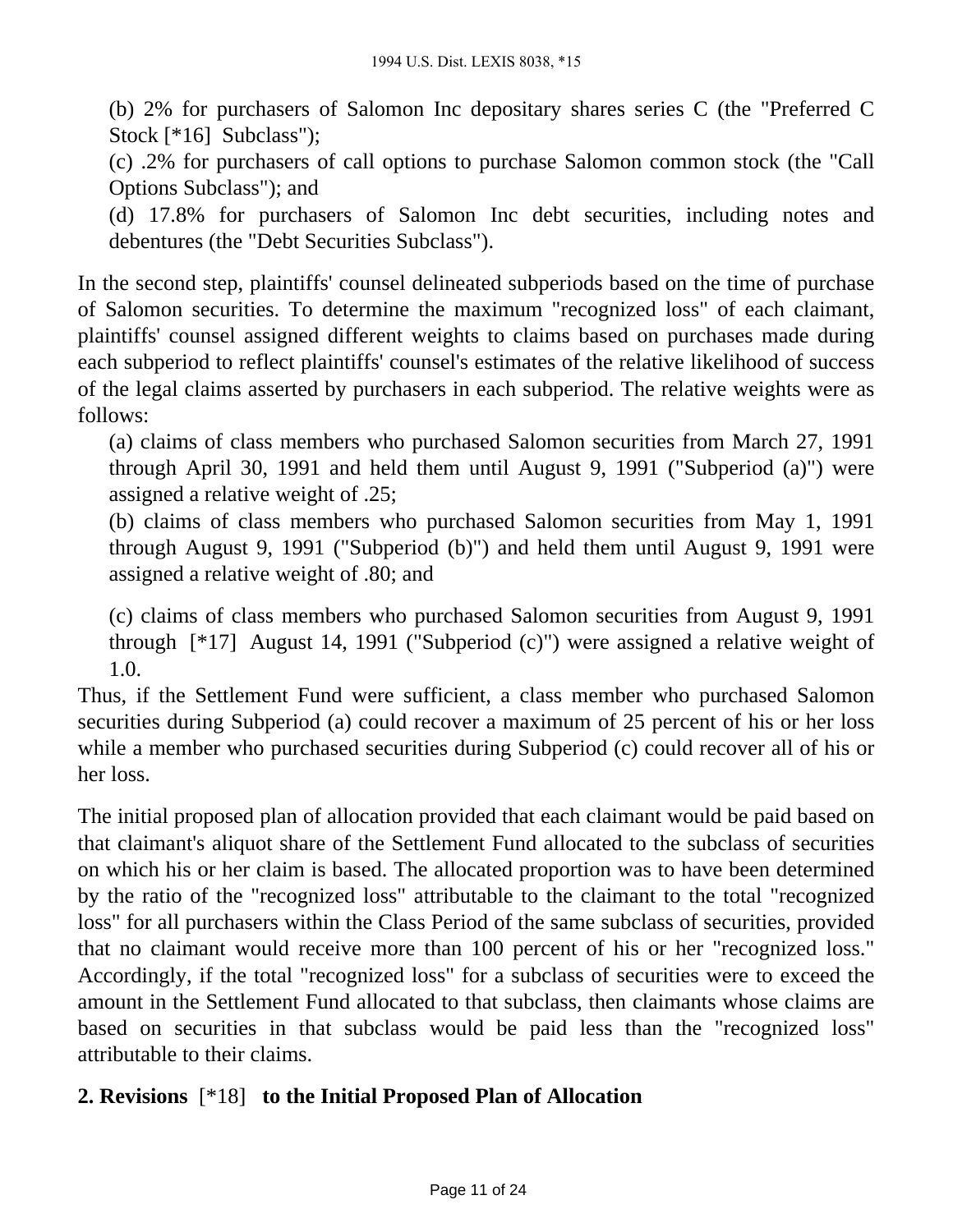Before taking the form now before the Court for approval, the initial proposed plan of allocation was revised in response to Court orders seeking clarification and ordering review of plaintiffs' counsel's damages estimates. Certain elements of that review process remain relevant to the final proposed plan of allocation.

First, plaintiffs' counsel initially estimated provable damages at \$ 202,207,214.<sup>5</sup> Upon further review by plaintiffs' experts, the estimate of provable damages has been adjusted to \$ 193,102,138. Pls.' Mem. in Resp. to Court's Dec. 13, 1993 Order. The adjustment is based upon plaintiffs' experts' understanding that the market reacted more efficiently to the August 14, 1991 disclosure than previously estimated and that certain shares had been traded more than once a day which had increased their earlier estimate of trading volume.

 [\*19] Second, plaintiffs' counsel proposed creating two subclasses for the Debt Securities Subclass to reflect that certain purchasers of Salomon debt securities within the Class Period have only Section 10(b) claims while other purchasers of debt securities have both Section 10(b) and Section 11 claims. <sup>6</sup> Plaintiffs' counsel also proposed a revised allocation of the Settlement Fund to the Debt Securities Subclass of 16.34 percent. In this manner, plaintiffs' counsel sought to provide for the additional value of Section 11 claims which require no proof of scienter. To account for the difference in value between the claims of Debt Securities Subclass members who have only Section 10(b) claims and those who have both Section 10(b) and Section 11 claims, plaintiffs' counsel proposed to reduce the "recognized loss" of the members with only Section 10(b) claims by a factor of 0.645 while making no adjustment to the "recognized loss" of those members who assert Section 11 claims.

 [\*20] On January 11, 1994, the Court ordered that a supplemental notice of the plaintiffs' revised proposed plan of allocation be mailed to all persons whom had been mailed the initial notice of settlement and that a summary notice be published in *The Wall Street Journal.* Pursuant to that order, 33,970 supplemental notices were disseminated to potential class members and a summary notice was published in *The Wall Street Journal* on January 31, 1994. The supplemental notice stated, *inter alia,* that

the Court expressly reserves the right to . . . approve Plaintiffs' Revised Proposed Plan of Allocation with such further modifications consented to by Plaintiffs' and Salomon as the Court may deem proper, without further notice to members of the Class.

<sup>5</sup>This damages estimate was provided to the Court in plaintiffs' memorandum dated December 2, 1993. That memorandum stated that an estimate of \$ 288,789,783 contained in a document handed to the Court by plaintiffs' counsel at a hearing on November 23, 1993 was a "draft" estimate which had not been relied upon in negotiating the settlement.

<sup>&</sup>lt;sup>6</sup> In addition, reflecting their understanding that Salomon's Preferred C stock was issued on June 13, 1991 pursuant to an effective registration statement and that, accordingly, purchasers of such stock could assert Section 11 claims, plaintiffs' counsel increased the allocation to the Preferred C Stock Subclass.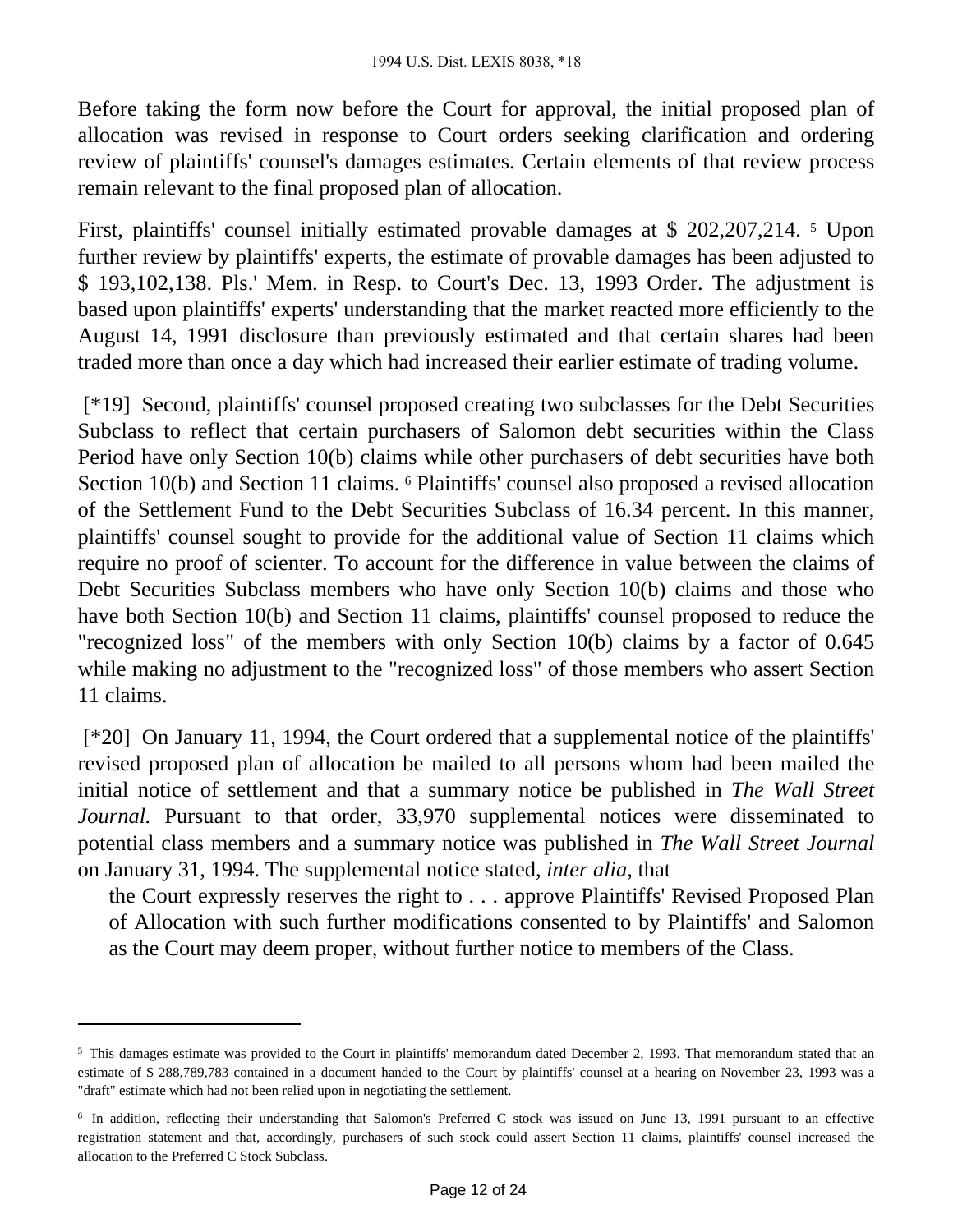#### **3. The Final Proposed Plan of Allocation**

During the pendency of the supplemental notification, the Settlement Administrator continued to receive claims forms submitted by members of the class. The claims data provided to the Court by the Civil Claims Fund Administrator revealed that the aggregate recognized loss of claims submitted with respect to certain subclasses, namely the Common Stock Subclass and the Preferred C Stock [\*21] Subclass, exceeded the amount of the Settlement Fund allocated to those subclasses. With respect to the Call Options Subclass and the Debt Securities Subclass, by contrast, the aggregate recognized losses either slightly exceeded or was less than the amounts allocated under the revised proposed plan of allocation. The result would be that members of different subclasses asserting claims based on the same legal theories would recover disparate proportions of their claimed losses.

Upon this situation being brought to counsel's attention, Plaintiff's counsel, by letter dated May 19, 1994, proposed to simplify the plan of allocation (the "Final Proposed Plan of Allocation"). Although the Final Proposed Plan of Allocation retains the proposed method of calculating recognized loss based upon the subperiods in which claimants purchased Salomon securities, it eliminates the allocation of the Settlement Fund among the subclasses based on the type of security purchased. Instead, the recognized loss of claims based solely on Section 10(b) will be reduced by a factor of .645, while the recognized loss of any claim which is based in whole or in part on Section 11 will suffer no reduction. The [\*22] Settlement Fund will thus be allocated pro rata among all valid claims with adjustments based on the subperiod of purchase and whether a given claimant has a Section 11 claim or has only a Section 10(b) claim.

# **F. Opposition to the Proposed Settlement**

Neither the Securities and Exchange Commission nor the Civil Claims Fund Administrator opposes the proposed settlement as outside the scope of the Final Judgment in *Securities and Exchange Commission v. Salomon Inc.,* 92 Civ. 3691 (RPP).

On November 13, 1993 Alan Mantle filed a submission opposing the allocation of the Settlement Fund as not providing for payments to the purchasers of "puts" for common stock of Solomon during the Class Period. Mr. Mantle is not a member of the proposed class since no holder of "puts" has filed as a plaintiff in this litigation. Accordingly, Mr. Mantle does not have standing to object to the settlement. As stated earlier, the requests for exclusion from the class have been minimal. No other objections have been filed.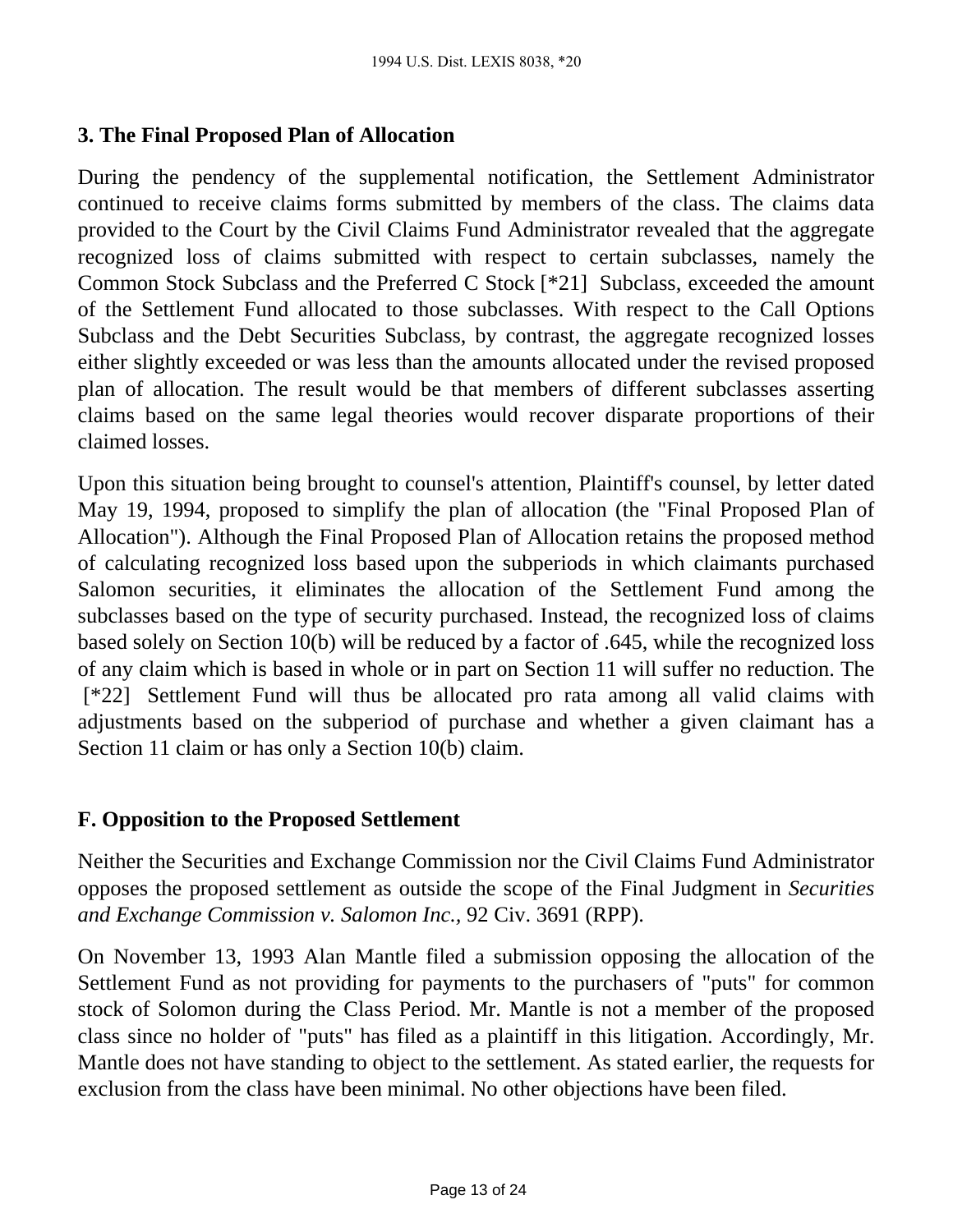Prior to a hearing before this Court on March 2, 1994 after distribution of the supplemental notice, no responses or objections to the proposed or revised proposed plan of proposed [\*23] allocation had been received from any class members. As of May 2, 1994, a total of 9,058 claim forms had been submitted, including 612 claim forms submitted after the February 21, 1994 deadline. Letter of Joel Carr, dated May 3, 1994.

## **DISCUSSION**

#### **A. Standard for Approval of Class Action Settlements**

 $H N2$ [ $\uparrow$ ] As protector of the members of the class, the Court has the responsibility of determining that a proposed settlement submitted for its approval is "fair, reasonable and adequate." *Weinberger v. Kendrick,* 698 F.2d 61, 73 (2d Cir. 1982), *cert. denied,* 464 U.S. 818, 78 L. Ed. 2d 89, 104 S. Ct. 77 (1983). In assessing whether a proposed settlement is "fair, reasonable and adequate," the Court must evaluate the substantive terms of the settlement to ensure that they are reasonable in light of the Court's "informed and objective opinion of the probabilities of ultimate success should the claim be litigated." *Id.* at 74 (quoting *Protective Com. for Indep. Stockholders of TMT Trailer Ferry, Inc., v. Anderson,* 390 U.S. 414, 424, 20 L. Ed. 2d 1, 88 S. Ct. 1157 (1968)). [\*24] In aid of its assessment, the Court should also examine the "negotiating process by which the settlement was reached" to determine that "the compromise [is] the result of arm's-length negotiations and that plaintiffs' counsel have possessed the experience and ability, and have engaged in the discovery, necessary to effective representation of the class's interests." *Id.* (citation omitted).

*HN3*<sup>[ $\uparrow$ ]</sup> Among the factors the Second Circuit has held it proper for a Court to consider in assessing the fairness, reasonableness, and adequacy of a proposed settlement are:

(1) the complexity, expense and likely duration of the litigation; (2) the reaction of the class to the settlement; (3) the stage of the proceedings and the amount of discovery completed; (4) the risks of establishing liability; (5) the risks of establishing damages; (6) the risks of maintaining the class action through the trial; (7) the ability of the defendants to withstand a greater judgment; (8) the range of reasonableness of the settlement fund in light of the best possible recovery; [and] (9) the range of reasonableness of the settlement fund in light of all the attendant risks of litigation.

*City of Detroit v. Grinnell Corp.,* 495 F.2d 448, 463 (2d Cir. 1974) [\*25] (citations omitted). Accordingly, the Court will assess the plaintiffs' claims and the probability of their success in light of these factors.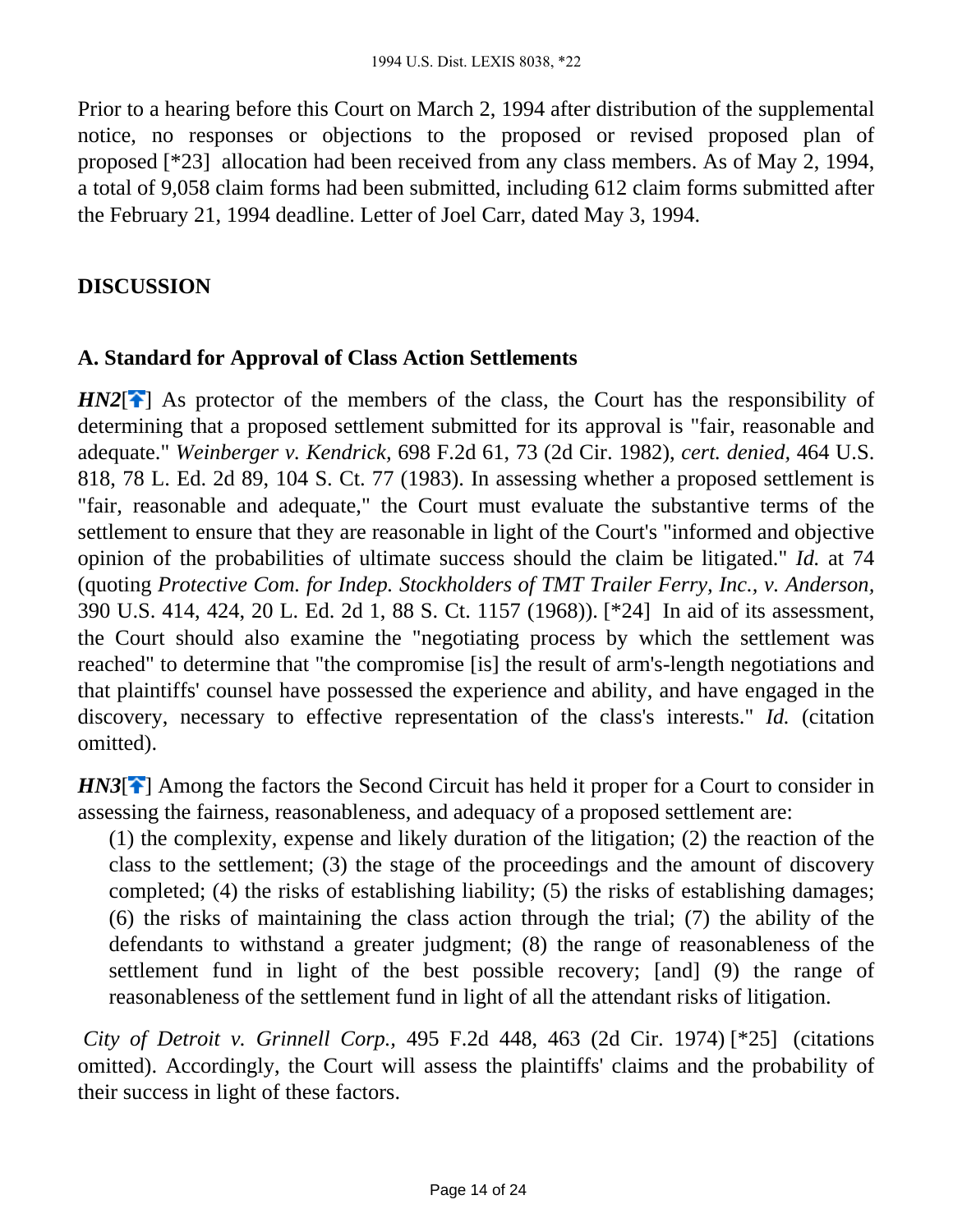# **B. The Risks of Establishing Liability**

# **1. The Section 10(b) Claims of Class Members who Purchased Salomon Securities during Subperiod (a)**

Plaintiffs' primary claim is that defendants violated Section 10(b) of the Securities and Exchange Act of 1934 and Rule 10b-5.  $HM4$ <sup>[ $\uparrow$ </sup>[\]](#page-2-0) These provisions impose liability on issuers of securities for making "any untrue statement of a material fact" or for failing "to state a material fact necessary in order to make the statements made, in the light of the circumstances under which they were made, not misleading." 17 C.F.R. § 240.10b-5. *See* 15 U.S.C. § 78j(a).

 $H N 5$ [ $\uparrow$ ] Absent a duty to disclose, the mere failure to report or disclose criminal conduct by an employee of an issuer does not constitute a violation of Section 10(b), even if such information is material. *See Chiarella v. United States,* 445 U.S. 222, 235, 63 L. Ed. 2d 348, 100 S. Ct. 1108 (1980) ("When an allegation of fraud is based upon nondisclosure, there  $[^*26]$  can be no fraud absent a duty to speak," and "a duty to disclose under § 10(b) does not arise from the mere possession of nonpublic market information."); *Basic Inc. v. Levinson,* 485 U.S. 224, 239 n.17, 99 L. Ed. 2d 194, 108 S. Ct. 978 (1988) ("Silence, absent a duty to disclose, is not misleading under Rule 10b-5."); *Roeder v. Alpha Industries, Inc.,* 814 F.2d 22, 26-28 (1st Cir. 1987) (failure to disclose corporation's payment of bribe could not violate Section 10(b) where plaintiff did not allege duty to disclose). However, "if a disclosure is in fact misleading when made, and the speaker thereafter learns of this, there is a duty to correct it." *Backman v. Polaroid Corp.,* 910 F.2d 10, 16-17 (1st Cir. 1990).

With respect to the claims of the class members who purchased securities during Subperiod (a)--from March 27, 1991 through April 30, 1991--the primary statement alleged to be a false statement of material fact is contained in Mr. Gutfreund's letter to the shareholders accompanying Salomon's Annual Report dated March 27, 1991, and filed with the Securities [\*27] and Exchange Commission, together with the corporation's Form 10K. Paragraph 67 of the Amended Complaint paraphrases Gutfreund's statement as follows: "The character of our professionals and their reputation for ethical business conduct is one of several areas of competence that distinguishes the businesses of Salomon." Although not literally accurate in text, plaintiffs' paraphrase is a fair representation of Mr. Gutfreund's statement.

The statement, however, must be evaluated in the context of the entire paragraph, which exalts other "areas of competence [which] distinguish the business of Salomon Inc," including "our superior risk-management and financial engineering capabilities" and "our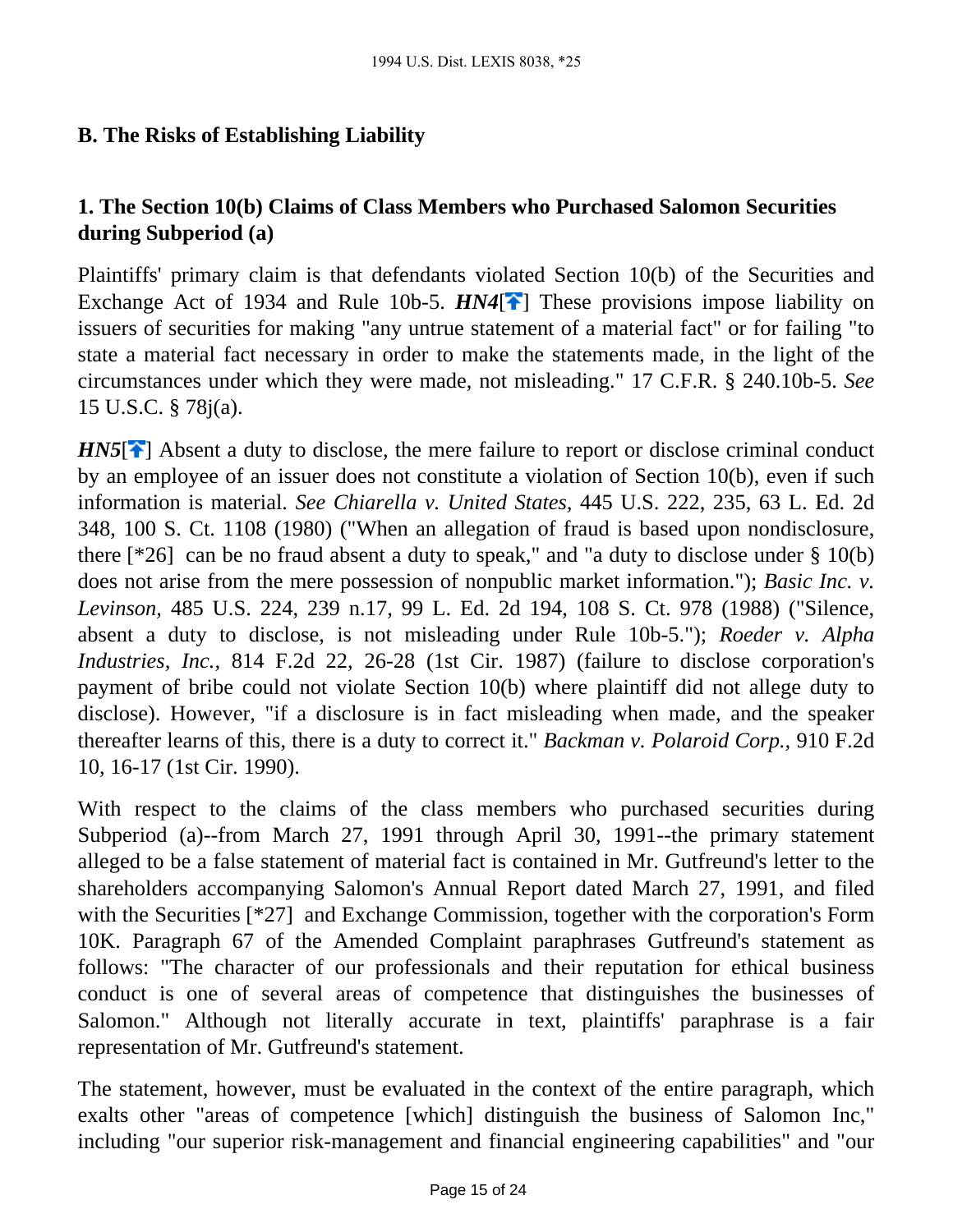first-class analytical skills and databases." In that context, it is possible that the trier of fact would find the statement about Salomon's ethical conduct, although false, to be mere puffery, unlikely to be considered important by an investor in making a decision to purchase securities and thus unlikely to have caused investors to pay an inflated price for the securities purchased. As such, the statement would not be material, and plaintiffs would not prevail under Section 10(b). *See Basic Inc.,* 485 U.S. at 231-32 [\*28] (fact is material only if there is a substantial likelihood that a reasonable investor would consider it important in making an investment decision); *Sonnenberg v. Prospect Park Fin. Corp.,* 1991 WL 329755 at \*14 (D.N.J. Aug. 20, 1991) (finding statements in annual report describing bank's performance in positive terms not actionable as "mere puffery").

Similarly, assuming the statement to be false, if plaintiffs are unable to show that any of Salomon's officers and directors knew that such statement was false at the time it was made, plaintiffs would not prevail unless the trier of fact found that defendants had learned of such falsity and failed to correct it. *See Backman,* 910 F.2d at 16-17. In the extensive discovery conducted to date, plaintiffs have been unable to elicit testimony showing that the defendants knew that Gutfreund's statement was false when made, *i.e.,* that they knew at the time of the statement that Salomon Brothers had submitted false bids. Nor have plaintiffs been able to elicit testimony that the defendants discovered that Gutfreund's statement was false at any other time during Subperiod (a). Accordingly, it appears that [\*29] plaintiffs, in proving the falsity of this statement at trial, would be forced to rely wholly on inferences that Gutfreund had such knowledge based on the closeness of his relationship with Mozer and Murphy and his "hands on supervision" of Salomon Brothers' trading activities. <sup>7</sup>

In light of the considerable infirmities of proof with respect to the rights of the plaintiffs who purchased during Subperiod [\*30] (a) to recover under Section 10(b), the relative weight of .25 ascribed to their claims for the purposes of determining "recognized loss" seems reasonable.

#### **2. The Section 10(b) Claims of Class Members who Purchased Salomon Securities during Subperiod (b)**

Recovery under Section 10(b) by plaintiffs who purchased Salomon securities during Subperiod (b)--from May 1, 1991 through August 9, 1991--also depends on findings that the statements made in the Annual Report filed with the 10K statement are materially false

<sup>&</sup>lt;sup>7</sup> The Court has reviewed paragraph 68 of the Amended Complaint relating to the statements on page 12 of the Annual Report describing Salomon's trading expertise "in marketing securities for governments and high-grade primary issuers, and its ability to execute a high level of institutional volume" and finds that Mozer's bidding irregularities are so attenuated from such remarks that it is unlikely that a reasonable investor could reasonably be found to have been misled by these remarks. *See In re Par Pharmaceutical, Inc. Securities Litigation,* 733 F. Supp. 668, 678 (S.D.N.Y. 1990).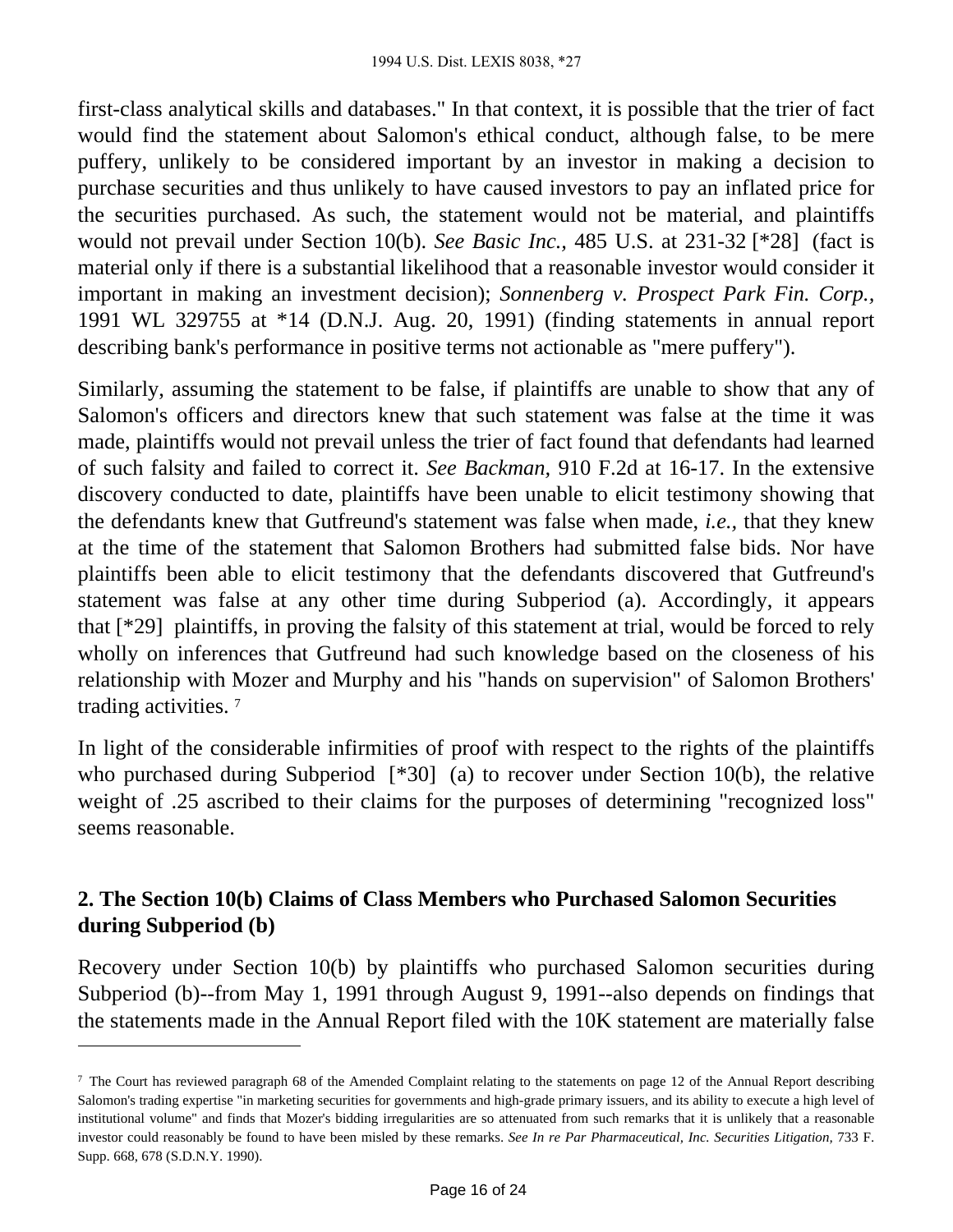and are not mere puffery upon which a reasonable investor would not rely. Plaintiffs assert that defendant Salomon through its officers, Gutfreund and Strauss, should have corrected the allegedly false statement about Salomon's character and reputation for ethical business conduct in the light of what they had learned in the end of April 1991 about Mozer's conduct. Defendants argue that Gutfreund and Strauss were aware of only one false bid that was made in the February 21, 1991 auction and that this single aberration did not require a correction of the statement made in Gutfreund's letter to the shareholders which the plaintiffs acknowledge was a true statement about Salomon's [\*31] reputation.

Defendants further argue that the defendants had no duty to disclose Mozer's conduct, *see Chiarella,* 445 U.S. at 235, and relied on advice of in-house counsel in that regard; that plaintiffs must show more than that defendants possessed "nonpublic market information"; that failure to perform their duty, if any, to report to the government, which they categorize as corporate mismanagement, does not amount to a violation of Salomon's public disclosure duties. Plaintiffs' counsel cite no law demonstrating that Salomon did have a legal duty to report Mozer's conduct to the government; neither do the Salomon Defendants cite law showing they had no duty to report such conduct to public authorities. The Salomon Defendants contend, to the contrary, that Salomon was entitled to rely on inhouse counsel's advice, that there was no duty to report Mozer's action to governmental authorities and that there was no duty of public disclosure. The Salomon Defendants argue that the failure to report the violation to the government was "inexcusable" mismanagement but not a violation of Salomon's public disclosure duties actionable [\*32] under Section 10(b) or Rule 10b-5. *See Santa Fe Industries, Inc. v. Green,* 430 U.S. 462, 474-77, 51 L. Ed. 2d 480, 97 S. Ct. 1292 (1977) (holding corporate mismanagement, absent deception, not actionable under Section 10(b)). Both plaintiffs and Salomon Defendants acknowledge that, other than the false bid in connection with the February 21, 1991 auction, Salomon management did not learn of any additional false bids until early August, days before the end of Subperiod (b).

On this state of the record, the ultimate success at trial of the claims based on purchases during Subperiod (b), though more probable than the success of claims based on purchases during Subperiod (a), cannot be assured. In view of the risks of trial and appeal, plaintiffs' counsel's evaluation of the relative strength of the claims based on purchases during Subperiod (b) is not unreasonable. Accordingly, the relative weight (.80) is fair and reasonable.

# **3. The Section 10(b) Claims of Class Members who Purchased Salomon Securities during Subperiod (c)**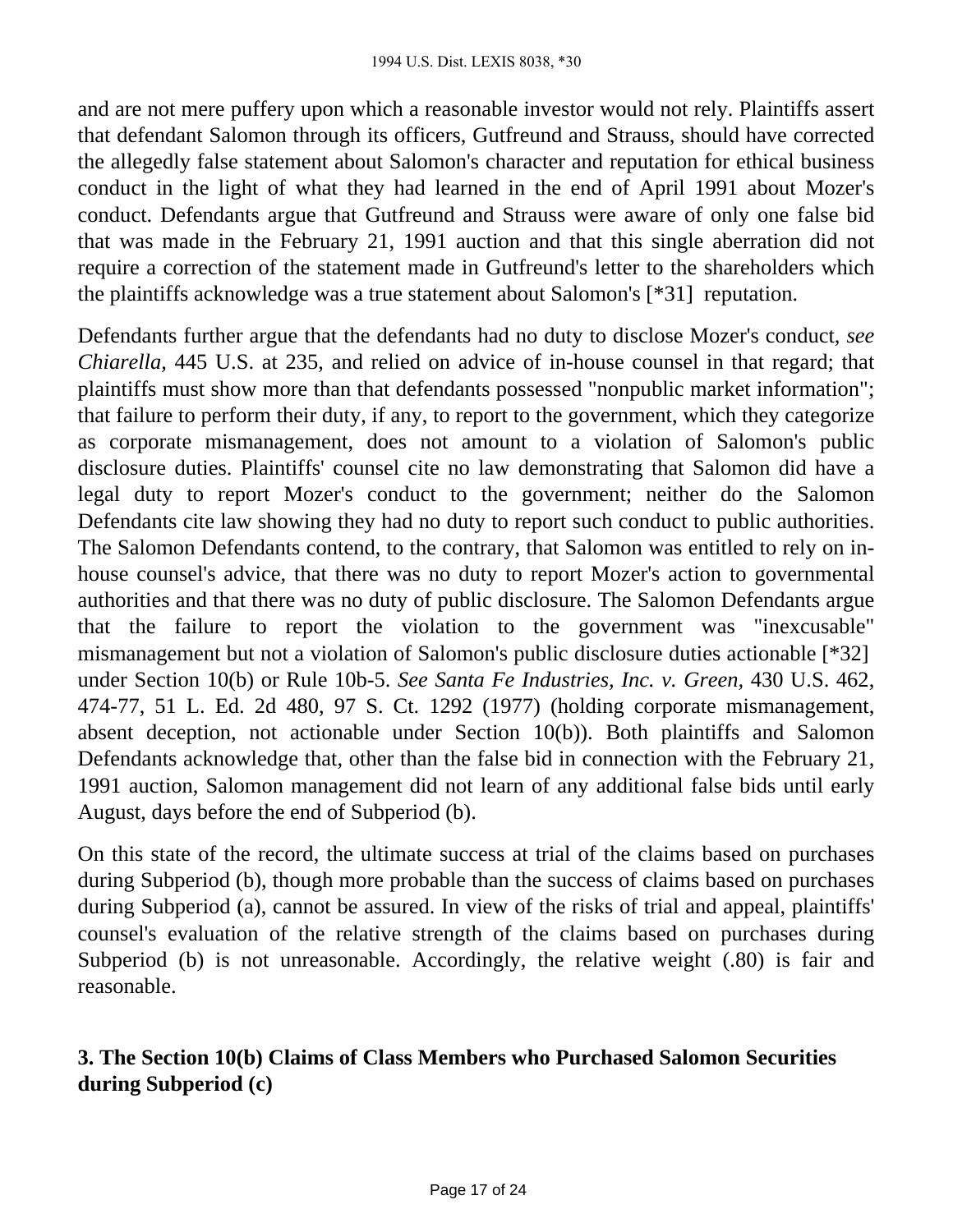The claims of class members who purchased Salomon securities during Subperiod (c)- from August 9, [\*33] 1991 through August 14, 1991--are based on the alleged insufficiency of the first press release acknowledging the illegal conduct of Salomon Brothers' government trading desk. This press release by Salomon was alleged by the SEC to be false and misleading and in violation of Rule 10b-5 in that it failed to disclose that Salomon's and Salomon Brothers' senior management had known of Mozer's violations in the February 21 auction since the end of April 1991. <sup>8</sup> Plaintiffs' counsel assigned a relative weight of 1.0 for this subclass.

 [\*34] In view of the facts disclosed in *Securities and Exchange Commission v. Salomon Inc, et al.,* 92 Civ. 3691 (RPP), the weight of 1.0 relative to the legal claims of the other classes is fair and reasonable. It should be noted, however, that the Salomon Defendants have asserted a defense to the claims based on purchases during Subperiod (c). The Salomon Defendants argue that, as with Subperiod (b) claims, plaintiffs' claims based on purchases during Subperiod (c) fail for lack of proof of scienter because management was relying on advice of counsel. With respect to Subperiod (b) claims, the Salomon Defendants point out that, although Fuerstein had advised management to report Mozer's conduct for business reasons, he advised that there was no legal duty of public disclosure and no legal duty to report the conduct to governmental authorities. With respect to Subperiod (c) claims, the Salomon Defendants argue that because Salomon's outside counsel Wachtell Lipton had drafted the August 9, 1991 press release and determined that Gutfreund's prior knowledge need not be disclosed, the Salomon Defendants relied on Wachtell Lipton for their compliance with the securities laws and thus did [\*35] not intend any violation.

Some authorities hold that good faith reliance on counsel's exercise of due care to determine whether a duty of disclosure exists is a factor weighing against liability. *See* Bevis Longstreth, *Reliance on Advice of Counsel as a Defense to Securities Law Violations,* 37 Bus. Law 1185, 1197 (1982); *Feit v. Leasco Data Processing Equipment Corp.,* 332 F. Supp. 544, 582-83 (E.D.N.Y. 1971) (finding that defendants adequately established due diligence defense incorporating reliance on advice of counsel). Here, Salomon Defendants claim to have relied on the advice of both Salomon's in-house counsel and outside counsel in connection with the investigation of Salomon Brothers' government trading desk and the subsequent press releases. The degree of weight a jury would place on the Salomon defendants' reliance on legal advice cannot be weighed in advance.

<sup>8</sup>The SEC also alleged that Salomon filed a registration statement on July 29, 1991 which became effective on August 8, 1991 and which also failed to disclose the knowledge of Salomon senior management of the false bid in the February 21, 1991 auction. Complaint in *Securities and Exchange Commission v. Salomon Inc, et al.,* 92 Civ. 3691 (RPP), at 115. However, it was also alleged that no securities were sold pursuant to that registration statement until after the omissions were corrected by amendment. *Id.*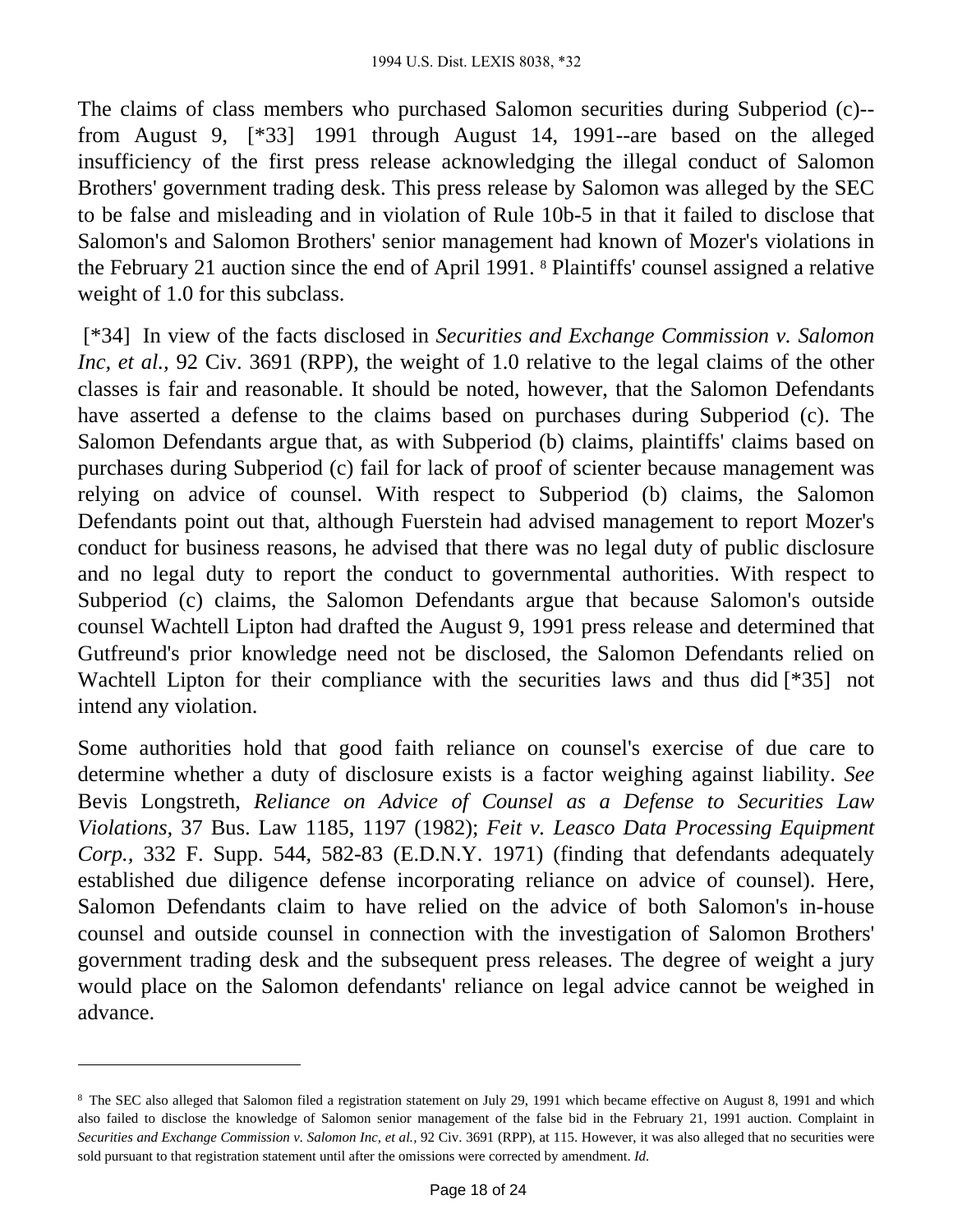Notwithstanding Salomon Defendants' asserted defense, the plaintiffs' counsel's assignment of a relative weight of 1.0 to the claims based on purchases during Subperiod (c) is not unreasonable.

#### **3. Plaintiffs' Section 11 Claims**

The second cause of action [\*36] in the Amended Complaint charges that Salomon is liable to plaintiffs because its registration statements for securities issued during the Class Period did not disclose Mozer's conduct in violation of Section 11 of the Securities Act of 1933. *PHN6*<sup>[\[](#page-2-1)4]</sup> Under Section 11 a purchaser of securities issued pursuant to a registration statement which contained, at the time it became effective, "an untrue statement of a material fact or omitted to state a material fact required to be stated therein or necessary to make the statements therein not misleading" has a valid cause of action against the issuer. 15 U.S.C. § 77k(a). Scienter is not required for plaintiffs to assert a valid claim under Section 11. *See Greenapple v. Detroit Edison Co.,* 618 F.2d 198, 209 (2d Cir. 1980).

 [\*37] Plaintiffs allege that Salomon issued securities during the Class Period pursuant to registration statements containing the same false and misleading statement of material facts as alleged in the first cause of action by way of incorporating the March 27, 1991 Annual Report and the filing of the 10K statements. Plaintiffs also allege that, upon learning of the falsity of the statements, Salomon failed to disclose the known material facts in the Form 10ks as required by Regulation S-K. *See* 17 C.F.R. § 229.303. Thus, with the exception of the scienter requirement of a Section 10(b) claim, the second cause of action turns on the same legal issues as the first cause of action.

In opposing this claim, defendants rely on the same arguments, other than lack of scienter, they marshalled against Section 10(b) liability. They also assert that Mr. Gutfreund's letter to the shareholders, as distinguished from Salomon's Annual Report, was not incorporated in any registration statement or Form 10K filed by Salomon.

For the Court's consideration of whether the proposed settlement is fair and reasonable and adequate to the members of the various classes, the main significance of the second cause [\*38] of action is that only certain members of the Debt Securities Subclass and the members of the Preferred C Stock Subclass are alleged to have purchased in reliance on the registration statements, and thus have stronger claims to the Settlement Fund. Accordingly, the provision in the Final Proposed Plan of Allocation for Section 11 claimants to receive payments without the reduction of their recognized loss by a factor of

<sup>&</sup>lt;sup>9</sup> As stated earlier, because no other securities were issued pursuant to a registration statement during the Class Period, only the members of the Preferred C Stock Subclass and certain members of the Debt Securities Subclass can assert Section 11 claims.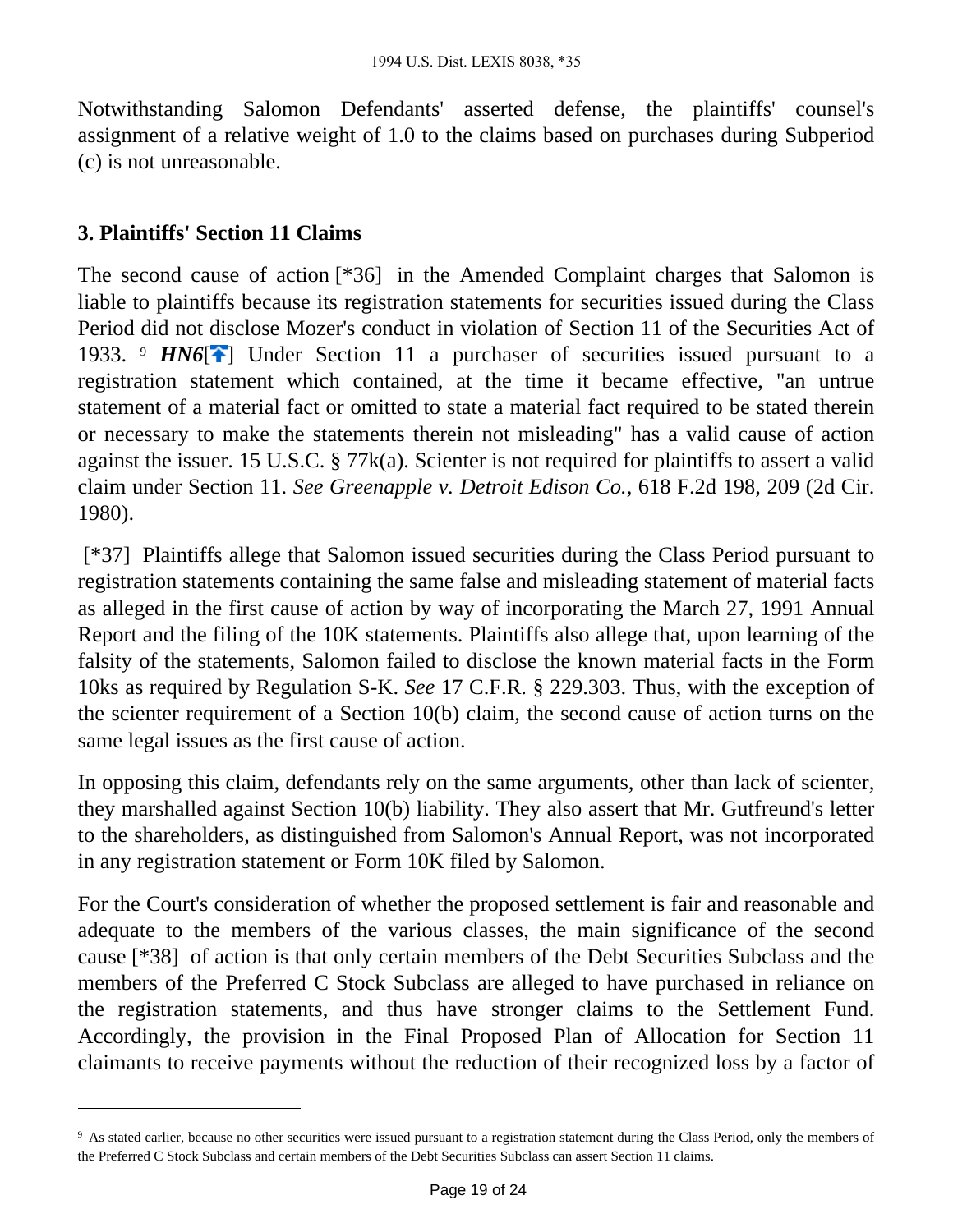.645 applicable to Section 10(b) claims is fair and reasonable. The adjustment of the recognized loss of those members of the Debt Securities Subclass who do not assert Section 11 claims is also fair and reasonable.

#### **C. The Risks of Establishing Damages**

Plaintiffs' class counsel state that, of total market losses which "could approach approximately \$ 400 million," Pls.' Mem. in Supp. of Prop. Sett. and Fee Applic. at 23, total provable damages from losses sustained by class members are estimated at \$ 193 million, Pls.' Mem. in Resp. to Court's Order of Dec. 13, 1993 at 1. <sup>10</sup>

 [\*39] The Salomon Defendants contend that the price drop after the disclosures in the press releases is not necessarily probative of any inflation in securities prices resulting from the alleged misleading statements by Salomon set forth in the Amended Complaint or from the omissions to correct such statements at the time of the purchaser's acquisition of the security, as opposed to inflation in securities prices resulting from other factors.

It thus appears that, in the event of liability, the risks in proving at trial the damages claimed by plaintiff's experts would be significant. Therefore, the amount of the Settlement Fund is not unreasonable.

#### **D. The Other Grinnell Factors**

Consideration of the remaining factors set forth in *Grinnell,* 495 F.2d 448 (2d Cir. 1974), weighs in favor of the proposed settlement. Given the complexity of this litigation, it is likely that, were this case to proceed through trial, both plaintiffs and the Salomon Defendants would incur substantial risks and costs. The prospect of a lengthy trial and the likelihood of appeal add to the attendant risks of litigation. Also greatly weighing in favor of the proposed settlement [\*40] is the minimal number of members of the class electing to opt out of the proposed settlement prior to the hearing and the fact that no objections to the proposed settlement have been filed by members of the class.

The amount of discovery completed prior to settlement gives assurance to the Court that the counsel for plaintiffs have weighed their position based on a full consideration of the possibilities facing them and the risks of maintaining the class action through trial.

As class counsel acknowledge, Salomon is well able to withstand a greater judgment. Nevertheless, the size of the Settlement Fund in the light of plaintiffs' estimated best

<sup>&</sup>lt;sup>10</sup> In arriving at their estimate of provable damages, plaintiffs' experts attempted to identify and factor out trading by specialists, arbitrageurs and third market traders which resulted in shares trading more than once a day, thereby inflating previous estimates of trading volume. Pls.' Mem. in Resp. to the Court's Order of December 13, 1993, Exh. A n.2.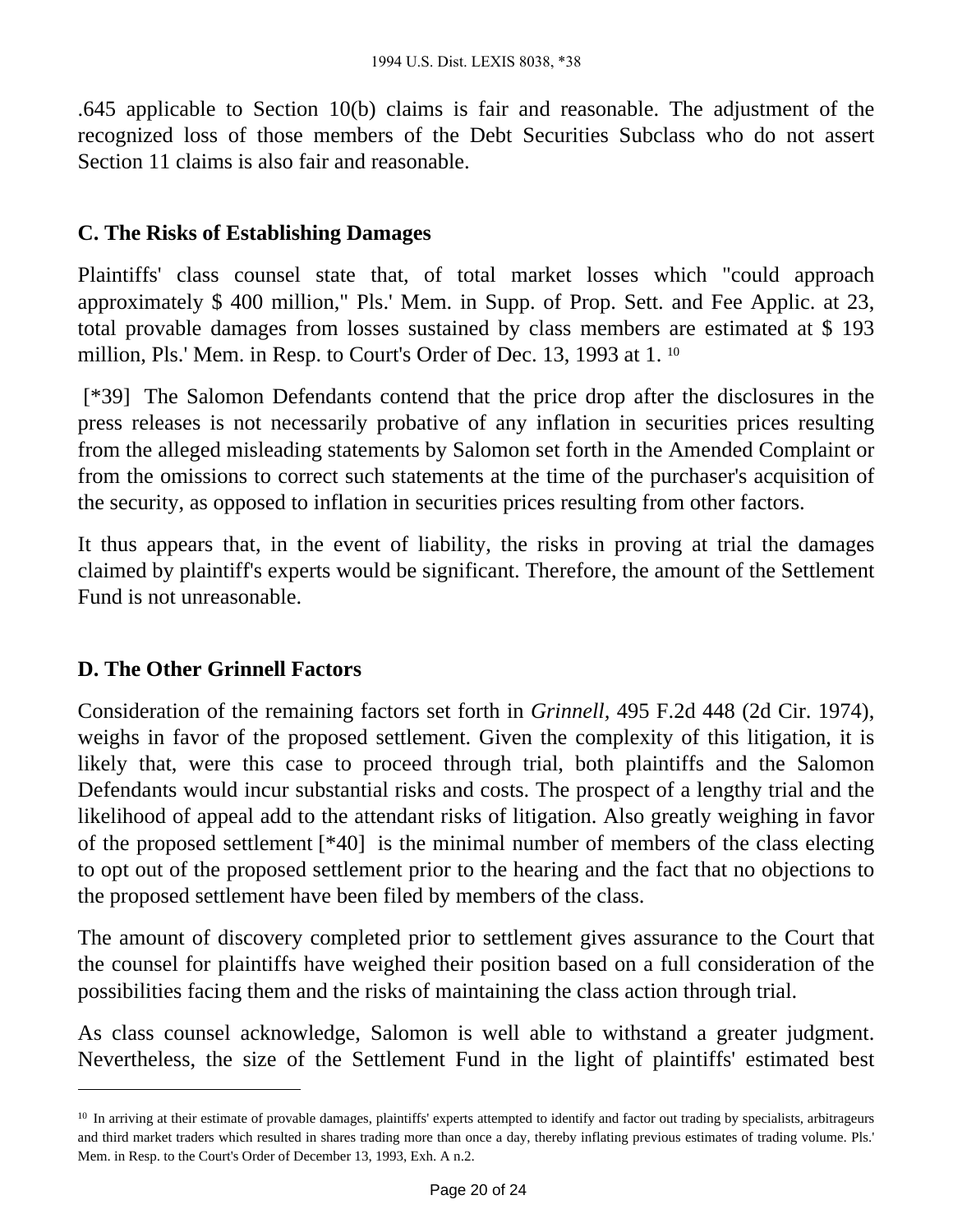possible recovery of \$ 193 million, although difficult to weigh, does not fall outside the range of reasonableness, particularly in consideration of all the attendant risks of litigation. <sup>11</sup> As the Second Circuit stated in *Grinnell*, 495 F.2d at 455,  $HNT[$ <sup> $\uparrow$ </sup>] "the fact that a proposed settlement may only amount to a fraction of the potential recovery does not, in and of itself, mean that proposed settlement is grossly inadequate and should be disapproved." *See also In re Gulf Oil/Cities Service Tender Offer Litigation,* 142 F.R.D. 588, 591 (S.D.N.Y. 1992) [\*41] (quoting *Grinnell).* There exists a distinct possibility of no recovery after trial by jury or appeal based on the limited proof of the scienter requirement of Section 10(b) and the difficulty of proving reckless conduct to support that claim. The Section 11 claims are also not without defenses able to prevail at trial or on appeal.

#### **E. Manner in which the Proposed Settlement was Negotiated**

An evaluation of the manner in which this proposed settlement was negotiated also weighs in favor of approving the settlement. *See Weinberger,* 698 F.2d at 74. There is no indication that this proposed settlement does not represent the product of arm's-length negotiations between counsel. *See In re Warner Communications Securities Litigation,* 798 F.2d 35, 37 (2d Cir. 1986) (court has fiduciary duty to ensure that settlement is not collusive). Class counsel [\*42] are established firms each of which would in this Court's judgment be able to maintain the class action through trial and appeal. Extensive discovery has been engaged in by plaintiff's counsel and their experts. Under these circumstances, the judgment that the settlement is fair by class counsel, each of which is highly experienced in securities litigation and knowledgeable of the attendant risks of litigation, weighs strongly in favor the proposed settlement. *See Chatelain v. Prudential-Bache Securities, Inc.,* 805 F. Supp. 209, 212 (S.D.N.Y. 1992). The Court does not believe that counsel were motivated to settle by any factors other than their assessment of the strengths and weaknesses of plaintiffs' claims and their understanding of the risks of litigation.

Accordingly, having weighed all the *Grinnell* factors and considered the manner in which the proposed settlement was negotiated, the Court certifies the class as described in the consolidated Amended Complaint and finds the proposed settlement as contained in the Notice of Proposed Settlement dated September 13, 1993, as amended by the Supplemental Notice of January 11, 1994 and the letter of [\*43] class counsel to the Court dated May 19, 1994 to be fair, reasonable and adequate.

# **F. Attorneys' Fees**

<sup>&</sup>lt;sup>11</sup> It is further noted that plaintiffs' counsel's estimate of provable damages appears reasonably deduced.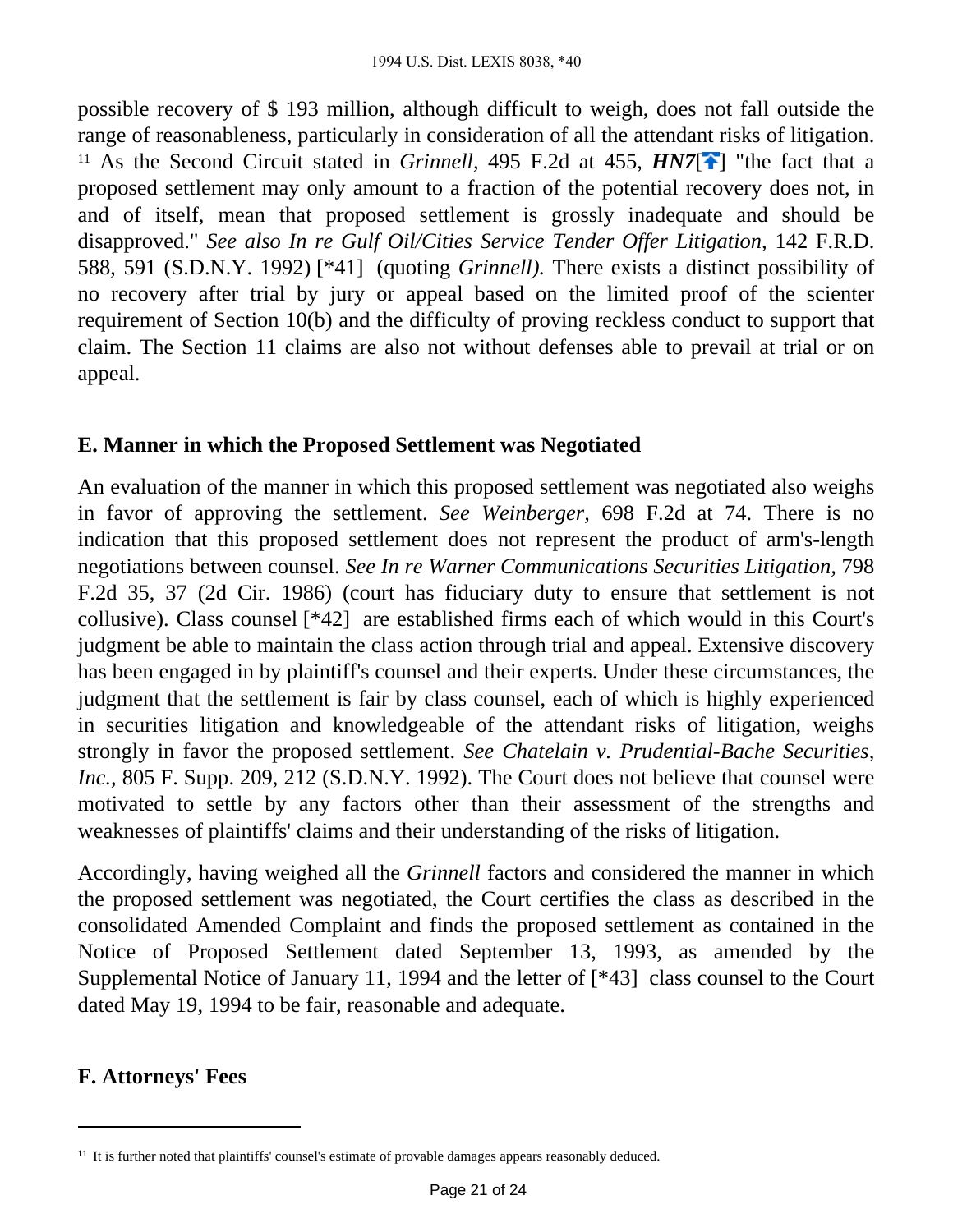Class counsel for plaintiffs submit a joint application for an award of legal fees for all plaintiffs' counsel of \$ 12,059,025.35, as well as aggregate expenses of \$ 440,974.65, for a total award of \$ 12,500,000. By agreement of counsel for the parties, any such award of attorneys' fees and expenses would not be deducted from the settlement on behalf of plaintiffs and would not be opposed by counsel for defendants. Regardless of the lack of opposition to the application of plaintiffs' counsel for an award of \$ 12,500,000, the Court has an obligation to set a fair and reasonable fee for plaintiffs' counsel.

In this case the lodestar attorneys' fees of all plaintiffs' counsel total \$ 4,033,114. Of this total, the co-lead counsel firms Abbey & Ellis and Wolf Popper Ross Wolf & Jones incurred \$ 1,153,836 and \$ 1,185,350, respectively, in regular time charges for attorney time. In recent years the lodestar method has been found to be wanting and inappropriate, *In re Agent Orange Prod. Liab. Litigation,* 611 F. Supp. 1296, 1306 (E.D.N.Y. 1985), *aff'd* [\*44] *in part and rev'd in part,* 818 F.2d 226 (2d Cir. 1987), and an award based on a percentage of recovery is considered more appropriate. Nonetheless,  $HNS[\rightarrow]$  the lodestar amount can be useful in testing the propriety of an award based on the percentage of recovery. *In re Ames Dep't Stores, Inc. Litigation,* 835 F. Supp. 147, 149-50 (S.D.N.Y. 1993).

As pointed out by plaintiff's counsel, an award of \$ 12.5 million would be the equivalent of less than 20 percent of a class action settled for a total award of \$ 67 million, not an inappropriate percentage in most securities class actions. Setting an appropriate percentage is difficult in this case, however, because although lead counsel acted resourcefully, the principal discovery in this action was conducted after the Securities and Exchange Commission had concluded its case against the defendants and had required the establishment of the Civil Claims Fund from which payment of plaintiffs' claims will be made. The Salomon Defendants then provided the plaintiffs with the document and testimonial discovery they had provided to the SEC, including access to the investigation conducted by the [\*45] Salomon Defendants' outside counsel.

In *In re Par Pharmaceutical Securities Litigation,* 1992 WL 150632 (S.D.N.Y. June 15, 1992), class counsel were awarded a fee of approximately 20 percent of the value of the settlement fund. In reducing the proposed fee of 30 percent, the *Par* court noted that counsel had, to a large extent, been able to ride the coattails of litigation by law enforcement and regulatory authorities, who had obtained guilty pleas by certain defendants. <sup>12</sup>

Plaintiff's counsel argue that the services rendered in this case were more substantial and benefitted the class more than those rendered in *Par.* Pls. Mem. in Sup. of Prop. Sett. and

<sup>&</sup>lt;sup>12</sup> Plaintiffs' case against certain defendants had not been predetermined, however, and counsel demonstrated a creative approach in negotiating a satisfactory settlement with those defendants.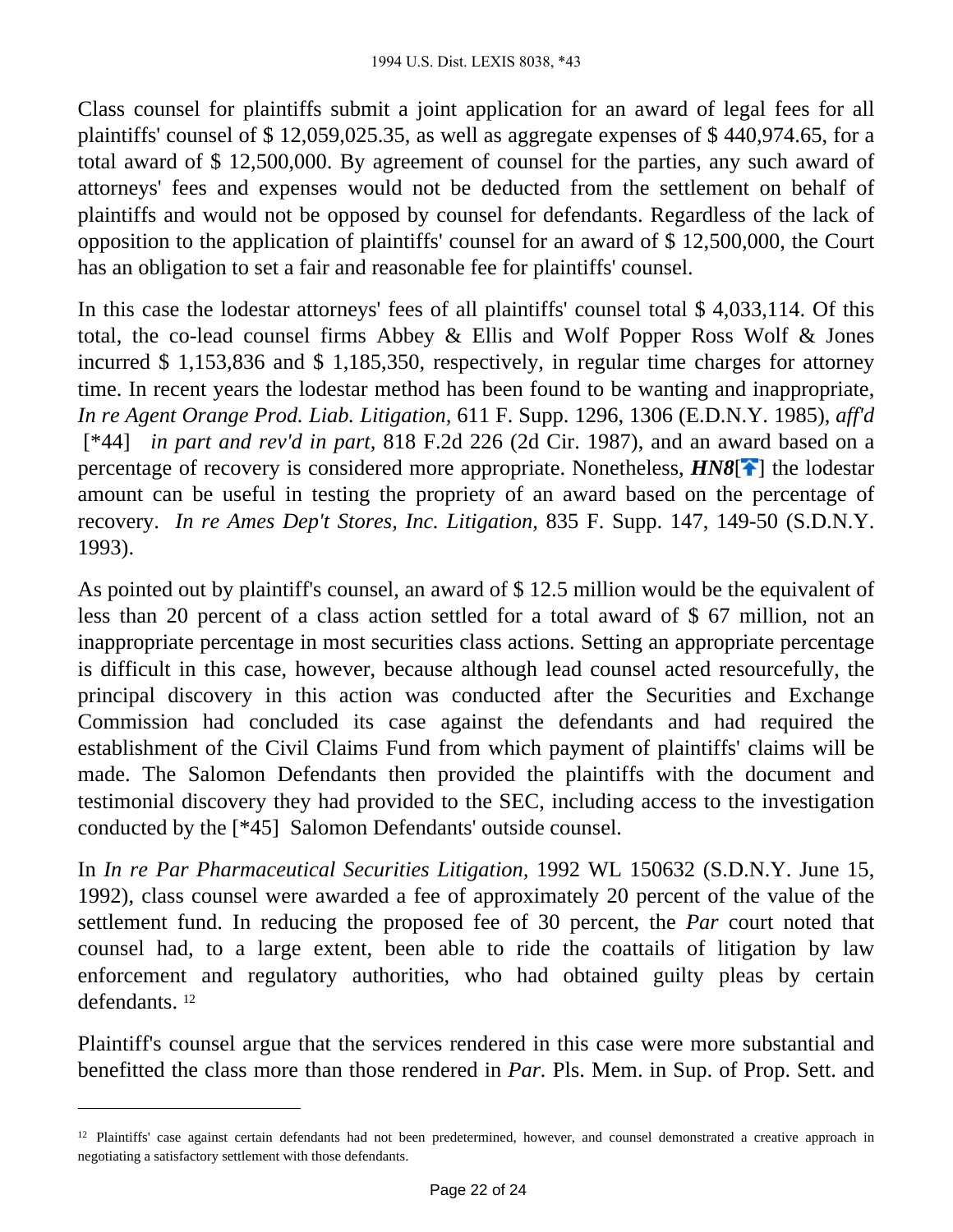Fee Applic. at 28. They are correct in that the facilitation of plaintiffs' counsel's efforts by the earlier SEC action and by Salomon's lack of opposition to extensive [\*46] discovery concerning that action is less substantial as far as proving liability than the assistance provided to plaintiffs' counsel in *Par* by certain defendants' guilty pleas. Cf. *In re Gulf Oil Cities Service Tender Offer Litigation,* 142 F.R.D. 588, 597 (S.D.N.Y. 1992) ("this is not a case where plaintiffs' counsel can be cast as jackals to the government's lion, arriving on the scene after some enforcement or administrative agency has made the kill"). However, proving the extent of liability, i.e., the damages sustained, is another matter. Indeed, in this case the complexity of the damage claims of the various classes has been more difficult to develop than in ordinary class action cases, and class counsel have demonstrated considerable skill in delineating and balancing the rights of the various subclasses. Furthermore the Court must take into consideration the likelihood that plaintiffs' counsel's services will be called upon in the post award period to deal with the Settlement Administrator and Civil Claims Fund Administrator to assure that fairness continues throughout the proceedings.

Nevertheless, plaintiffs' counsel in *Par* were engaged [\*47] in motion practice and discovery not dissimilar from that engaged in here. The uniqueness of the contribution of plaintiffs' counsel in *Par,* however, was their resourcefulness and ability to fashion for the class a fair and reasonable settlement consisting of stock contributions from a diverse group of defendants and the issuance of stock to the class, all of which resulted in benefit to the corporation as well. Nevertheless, in view of the liability issues being somewhat predetermined, the court in *Par* awarded a reduced fee to counsel even though plaintiffs' counsel were obliged to take their fee in stock, which could not be distributed except over a period of time and thus was subject to the uncertainty of the market for those securities.

In this case plaintiffs counsel were confronted with greater liability issues and a more complex factual situation than counsel in *Par* due principally to the variety of Salomon securities purportedly affected by the actions alleged. However, as noted, plaintiffs' counsel's role was facilitated by the availability of extensive discovery from the SEC action, and persuasive talents were not required to fashion a settlement from several [\*48] different defendants. Further, any fee awarded will not be subject to the vagaries of the securities market and delayed distribution, as was the fee award of shares of stock in *Par.*

Under these circumstances, the Court determines that an award of fees and expenses totaling \$ 9.6 million, or approximately 15 percent of a "total" award of \$ 64.1 million, is fair and reasonable and, under all the circumstances, appropriate.

# **CONCLUSION**